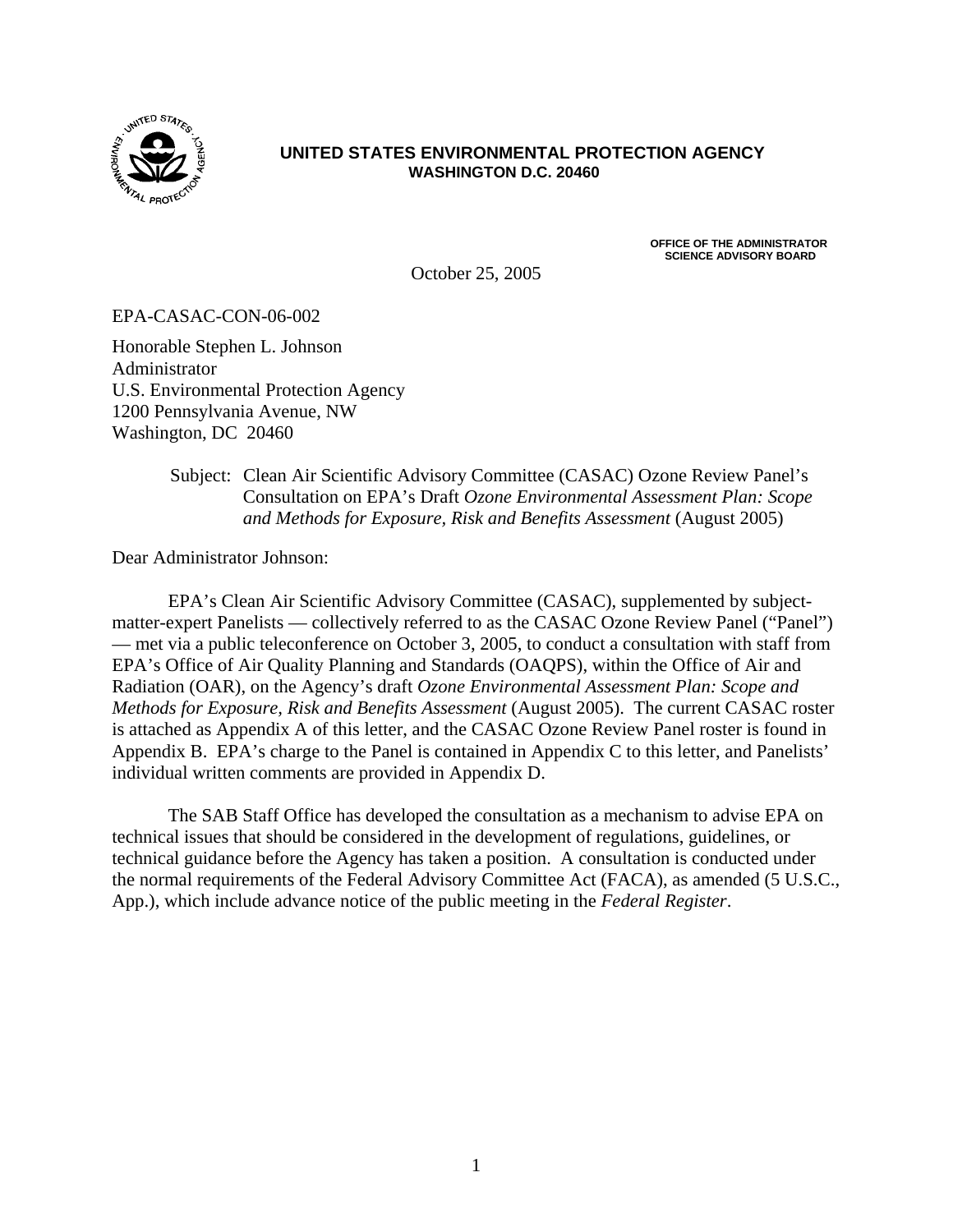As is our customary practice, there will be no formal report from the CASAC or the SAB as a result of this consultation, nor does the Committee expect any formal response from the Agency.

Sincerely,

/signed/

Dr. Rogene Henderson, Chair Clean Air Scientific Advisory Committee

- Appendix A Roster of the Clean Air Scientific Advisory Committee
- Appendix B Roster of the CASAC Ozone Matter Review Panel
- Appendix C Charge to the CASAC Ozone Review Panel
- Appendix D Comments from Individual CASAC Ozone Review Panelists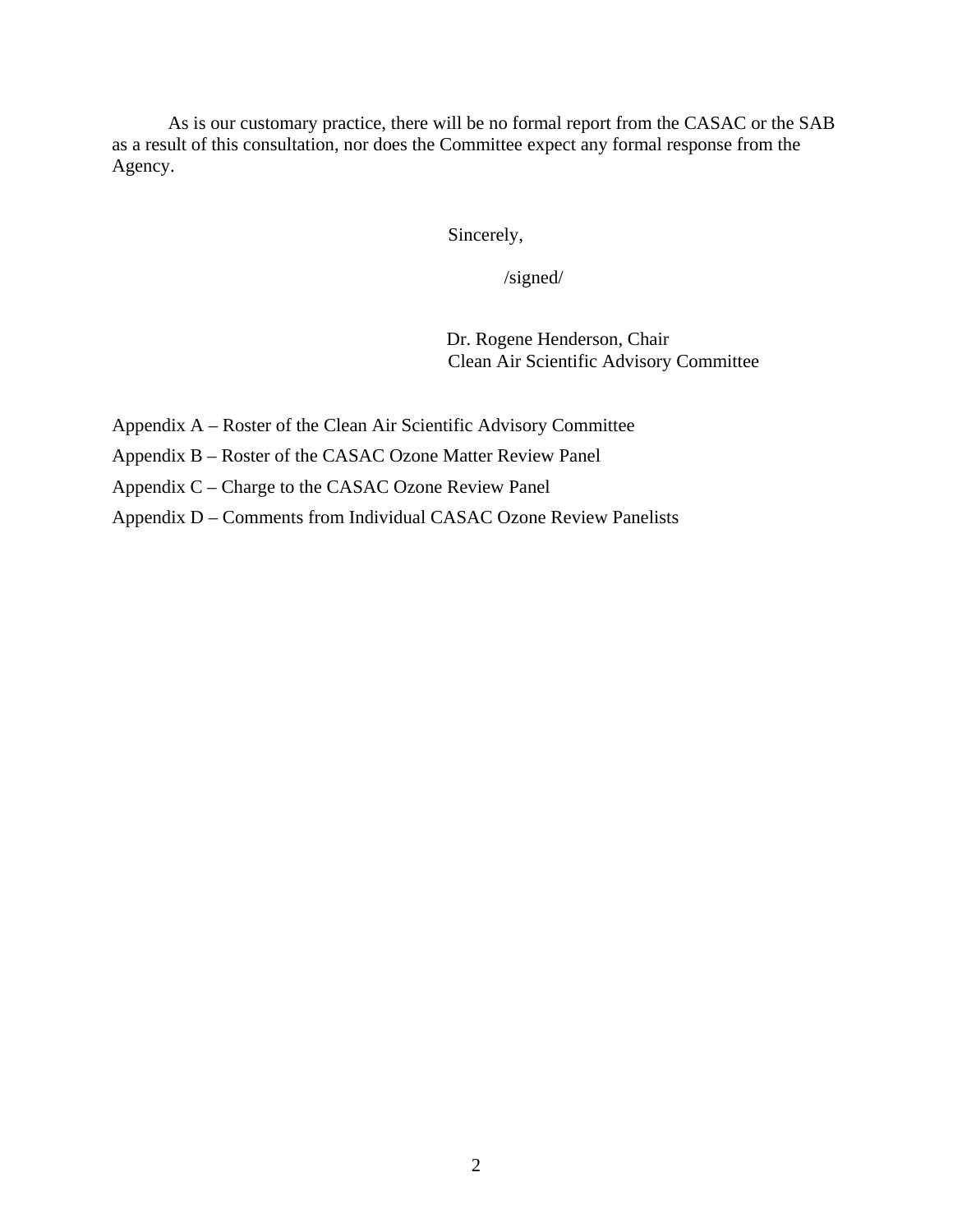# **U.S. Environmental Protection Agency Science Advisory Board (SAB) Staff Office Clean Air Scientific Advisory Committee (CASAC)**

# **CHAIR**

**Dr. Rogene Henderson**, Scientist Emeritus, Lovelace Respiratory Research Institute, Albuquerque, NM

### **MEMBERS**

**Dr. Ellis Cowling**, University Distinguished Professor-at-Large, North Carolina State University, Colleges of Natural Resources and Agriculture and Life Sciences, North Carolina State University, Raleigh, NC

**Dr. James D. Crapo**, Professor, Department of Medicine, National Jewish Medical and Research Center, Denver, CO

**Dr. Philip Hopke**, Bayard D. Clarkson Distinguished Professor, Department of Chemical Engineering, Clarkson University, Potsdam, NY

**Dr. Frederick J. Miller**, Consultant, Cary, NC

**Mr. Richard L. Poirot**, Environmental Analyst, Air Pollution Control Division, Department of Environmental Conservation, Vermont Agency of Natural Resources, Waterbury, VT

**Dr. Frank Speizer**, Edward Kass Professor of Medicine, Channing Laboratory, Harvard Medical School, Boston, MA

**Dr. Barbara Zielinska**, Research Professor, Division of Atmospheric Science, Desert Research Institute, Reno, NV

### **SCIENCE ADVISORY BOARD STAFF**

**Mr. Fred Butterfield**, CASAC Designated Federal Officer, 1200 Pennsylvania Avenue, N.W., Washington, DC, 20460, Phone: 202-343-9994, Fax: 202-233-0643 (butterfield.fred@epa.gov) (Physical/Courier/FedEx Address: Fred A. Butterfield, III, EPA Science Advisory Board Staff Office (Mail Code 1400F), Woodies Building, 1025 F Street, N.W., Room 3604, Washington, DC 20004, Telephone: 202-343-9994)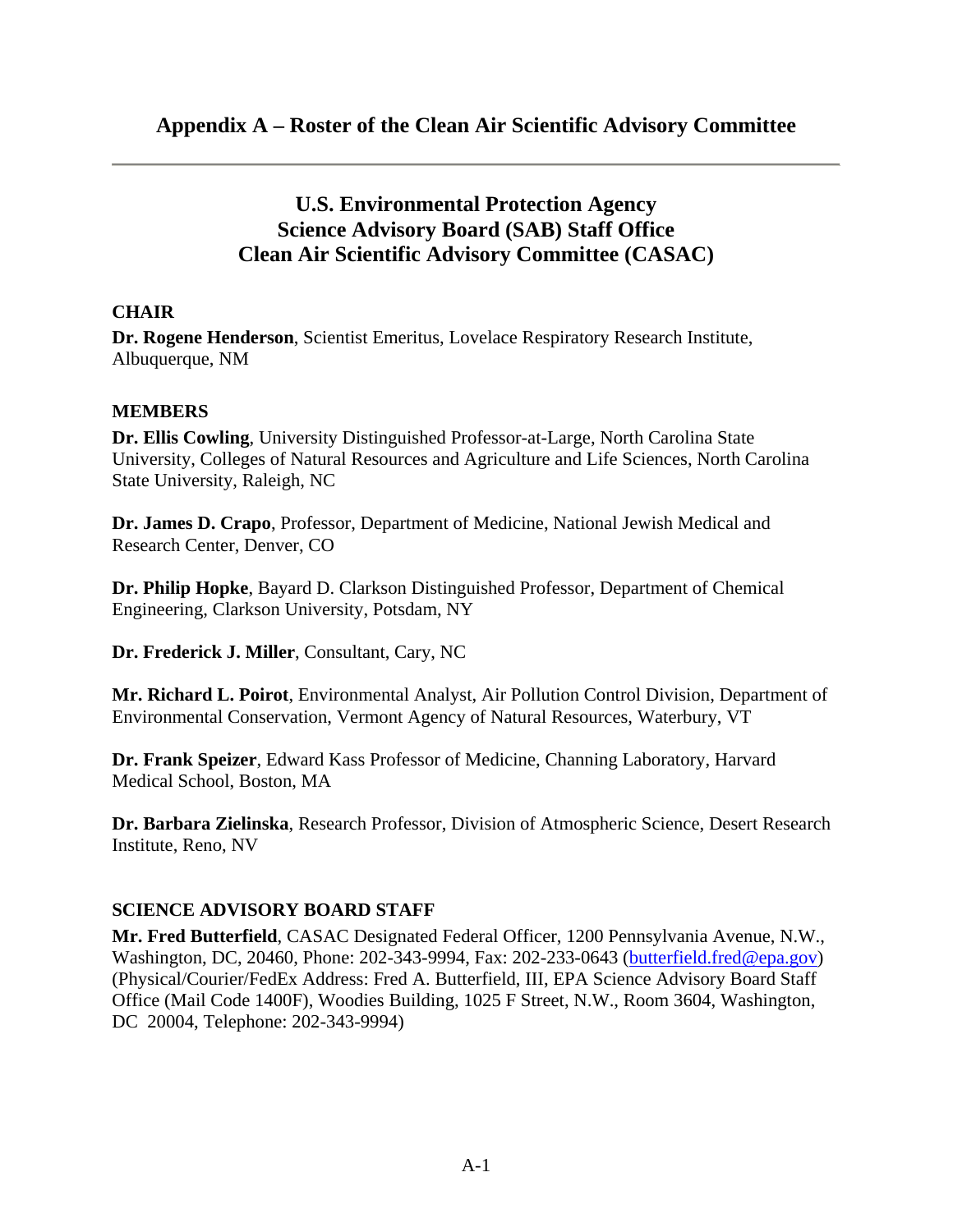# **U.S. Environmental Protection Agency Science Advisory Board (SAB) Staff Office Clean Air Scientific Advisory Committee (CASAC) CASAC Ozone Review Panel**

### **CHAIR**

**Dr. Rogene Henderson**\*, Scientist Emeritus, Lovelace Respiratory Research Institute, Albuquerque, NM

#### **MEMBERS**

**Dr. John Balmes**, Professor, Department of Medicine, University of California San Francisco, University of California – San Francisco, San Francisco, California

**Dr. Ellis Cowling**\*, University Distinguished Professor-at-Large, North Carolina State University, Colleges of Natural Resources and Agriculture and Life Sciences, North Carolina State University, Raleigh, NC

**Dr. James D. Crapo**\*, Professor, Department of Medicine, Biomedical Research and Patient Care, National Jewish Medical and Research Center, Denver, CO

**Dr. William (Jim) Gauderman**, Associate Professor, Preventive Medicine, Medicine, University of Southern California, Los Angeles, CA

**Dr. Henry Gong**, Professor of Medicine and Preventive Medicine, Medicine and Preventive Medicine, Keck School of Medicine, University of Southern California, Downey, CA

**Dr. Paul J. Hanson**, Senior Research and Development Scientist, Environmental Sciences Division, Oak Ridge National Laboratory (ORNL), Oak Ridge, TN

**Dr. Jack Harkema**, Professor, Department of Pathobiology, College of Veterinary Medicine, Michigan State University, East Lansing, MI

**Dr. Philip Hopke**, Bayard D. Clarkson Distinguished Professor, Department of Chemical Engineering, Clarkson University, Potsdam, NY

**Dr. Michael T. Kleinman**, Professor, Department of Community & Environmental Medicine, University of California – Irvine, Irvine, CA

**Dr. Allan Legge**, President, Biosphere Solutions, Calgary, Alberta, Canada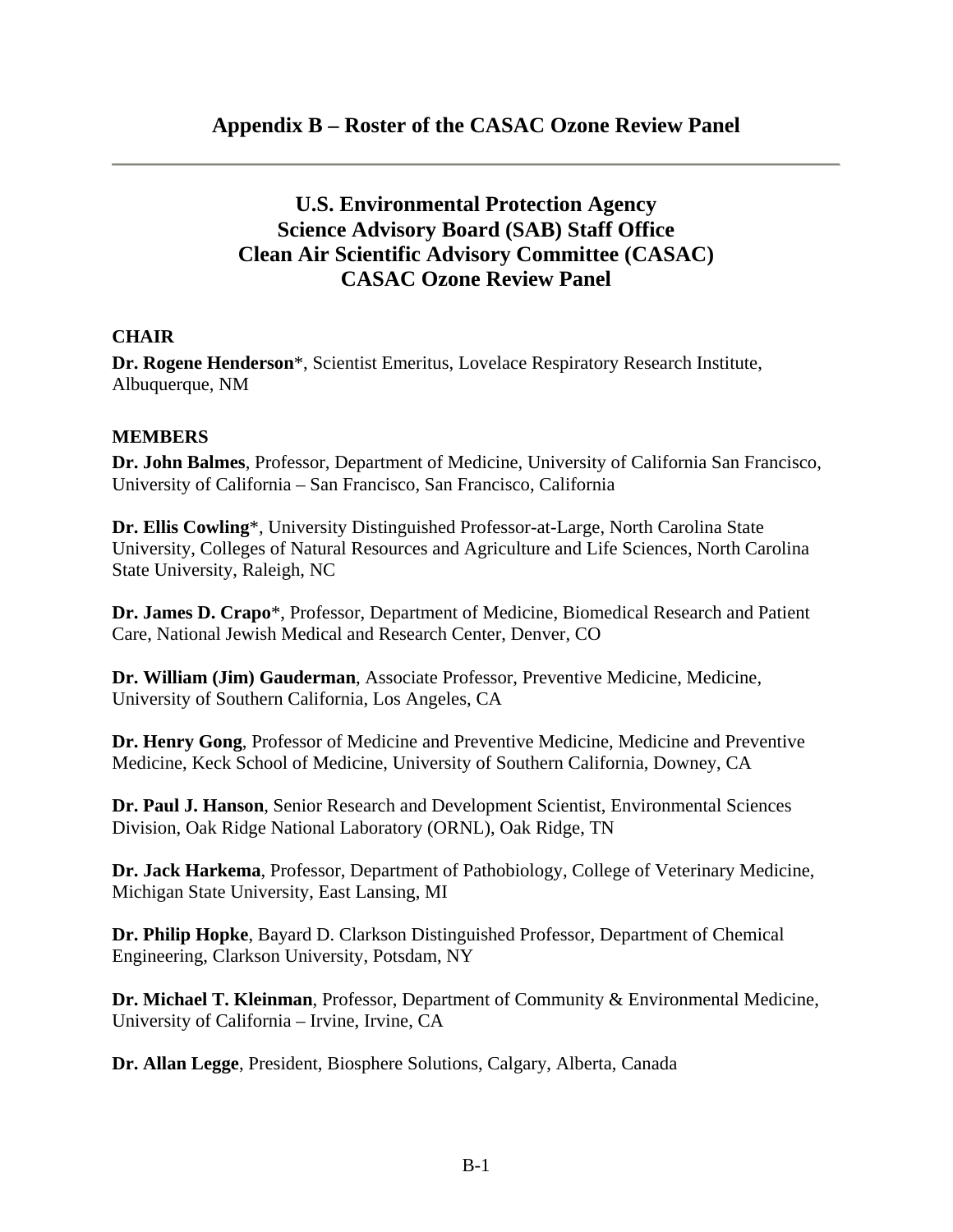**Dr. Morton Lippmann**, Professor, Nelson Institute of Environmental Medicine, New York University School of Medicine, Tuxedo, NY

**Dr. Frederick J. Miller**\*, Consultant, Cary, NC

**Dr. Maria Morandi**, Assistant Professor of Environmental Science & Occupational Health, Department of Environmental Sciences, School of Public Health, University of Texas – Houston Health Science Center, Houston, TX

**Dr. Charles Plopper**, Professor, Department of Anatomy, Physiology and Cell Biology, School of Veterinary Medicine, University of California – Davis, Davis, California

**Mr. Richard L. Poirot**\*, Environmental Analyst, Air Pollution Control Division, Department of Environmental Conservation, Vermont Agency of Natural Resources, Waterbury, VT

**Dr. Armistead (Ted) Russell**, Georgia Power Distinguished Professor of Environmental Engineering, Environmental Engineering Group, School of Civil and Environmental Engineering, Georgia Institute of Technology, Atlanta, GA

**Dr. Elizabeth A. (Lianne) Sheppard**, Research Associate Professor, Biostatistics and Environmental & Occupational Health Sciences, Public Health and Community Medicine, University of Washington, Seattle, WA

**Dr. Frank Speizer**\*, Edward Kass Professor of Medicine, Channing Laboratory, Harvard Medical School, Boston, MA

**Dr. James Ultman**, Professor, Chemical Engineering, Bioengineering Program, Pennsylvania State University, University Park, PA

**Dr. Sverre Vedal**, Professor of Medicine, Department of Environmental and Occupational Health Sciences, School of Public Health and Community Medicine, University of Washington, Seattle, WA

**Dr. James (Jim) Zidek**, Professor, Statistics, Science, University of British Columbia, Vancouver, BC, Canada

**Dr. Barbara Zielinska**\*, Research Professor, Division of Atmospheric Science, Desert Research Institute, Reno, NV

### **SCIENCE ADVISORY BOARD STAFF**

**Mr. Fred Butterfield**, CASAC Designated Federal Officer

\* Members of the statutory Clean Air Scientific Advisory Committee (CASAC) appointed by the EPA Administrator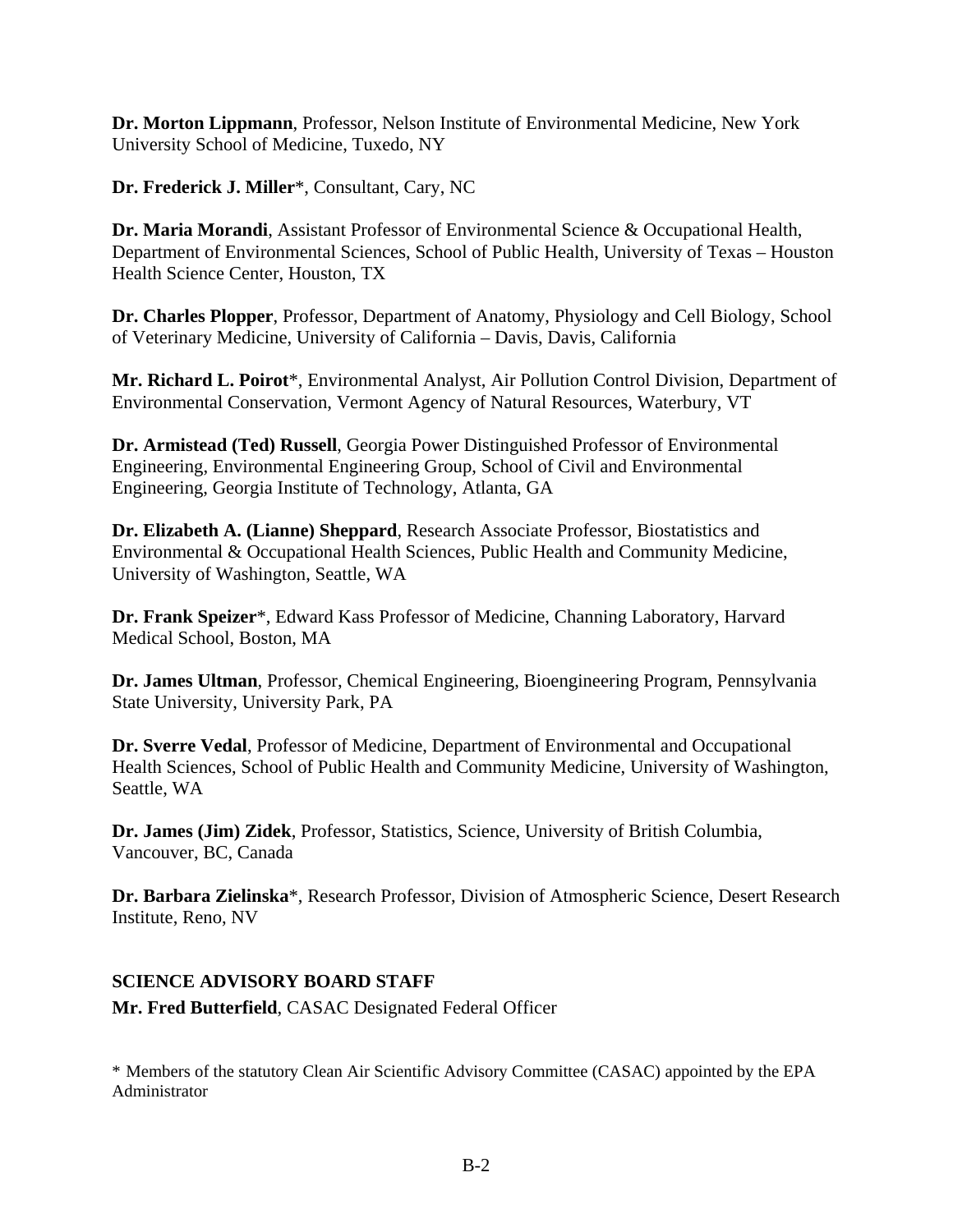Within the main sections of the draft Environmental Assessment Plan, questions that we ask the Panel members to focus on in their review include the following:

#### Overview of Planned Assessment

1. Do Panel members have any comments on the major components of the planned environmental assessment as depicted in Figure 1?

#### National Air Quality Analysis

- 1. The importance of characterizing  $\mathbf{O}_3$  exposure of vegetation in non-monitored areas is described in section 3 of the draft plan. What are the Panel members' views on staff's primary approach to create a National Ozone Exposure Surface (NOES) using interpolated monitored data with spatial scaling from Community Multiscale Air Quality (CMAQ) model outputs?
- 2. Staff plans to characterize air quality in terms of the 12-hr SUM06 and current 8-hr average indices. Do Panel members have suggestions of other indices that the staff should consider?

#### Crop Exposure, Risk and Economic Benefits Analyses

- 1. Staff plans to use concentration-response (C-R) functions from the National Crop Loss Assessment Network (NCLAN) to estimate crop yield losses related to O<sub>3</sub> exposures in the U.S. What are the Panel members' views on staff's continued reliance on these C-R functions?
- 2. Do Panel members have any comments on the overall approach for updating the benefits analysis for crops, including using the Agricultural Simulation Model ( $\text{AGSIM}^{\odot}$ )?
- 3. Staff believes it is important to compare study results obtained using the open top chamber (OTC) exposure methodology with those obtained using the alternative "free air" exposure methodology. Do Panel members have any comments on staff's planned approach for comparing these two exposure methods using soybean yield loss data, as available (as described in section 4.5)?

#### Tree Exposure, Risk and Economic Benefits Analysis

1. What are the Panel members' views on staff's continued use of National Health and Environmental Effects Research Laboratory-Western Ecology Division (NHEERL-WED) OTC C-R functions to characterize the risk of tree seedling biomass loss from O3-related exposures in the U.S.?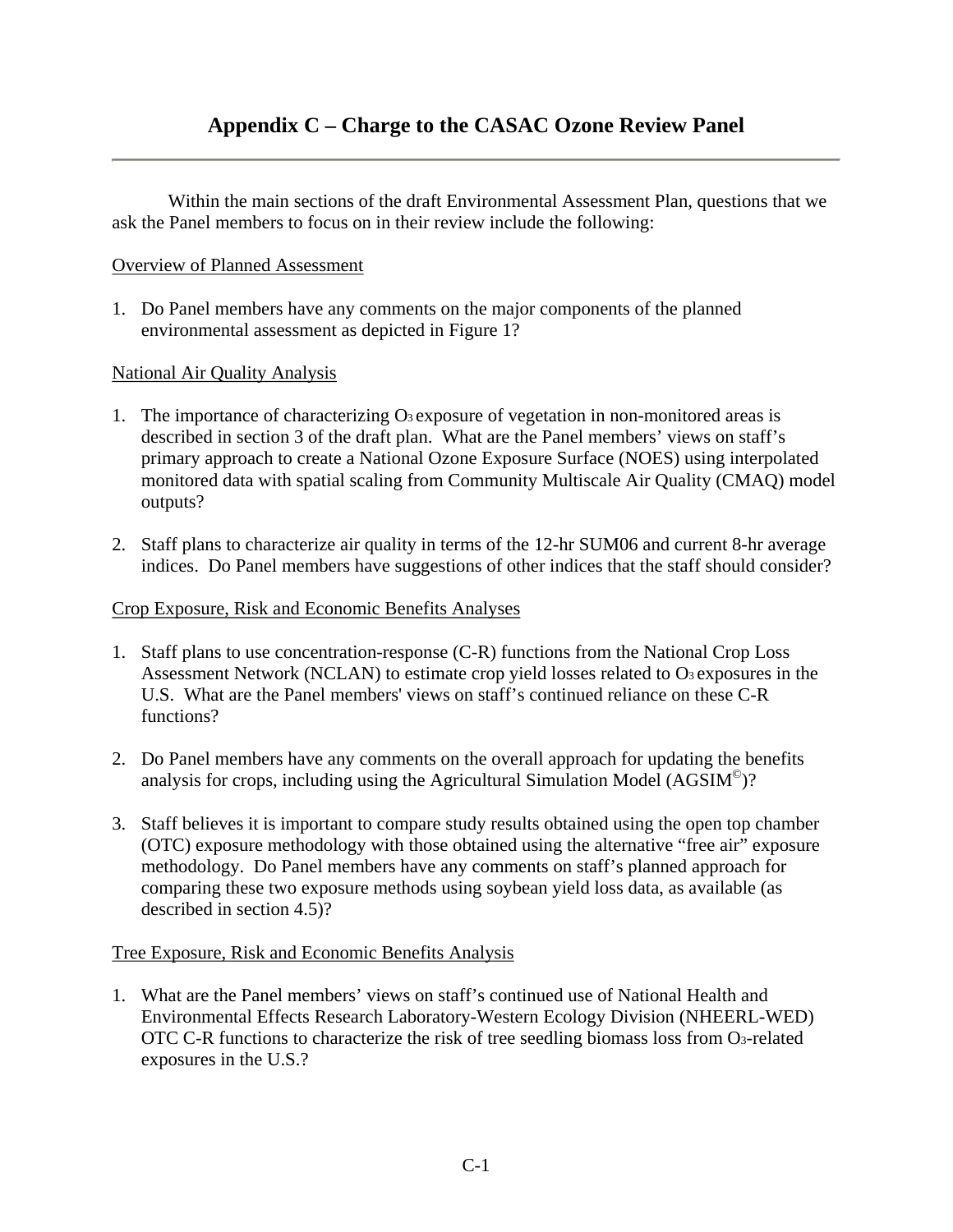- 2. Staff is interested in assessing O<sub>3</sub> exposure-related effects on trees beyond the seedling stage. To accomplish this, staff is considering using the linked tree growth (TREGRO) and stand growth (ZELIG) model system to evaluate how tree or forest growth will respond to  $\Omega_3$  air quality under "as is" and just meeting alternative standard scenarios (Section 5.4). Staff plans to apply this method to ponderosa pine in the San Bernardino Mountains.
	- a. What are the Panel members' views on the appropriateness of using the linked TREGRO and ZELIG modeling system to assess the impacts of  $O<sub>3</sub>$  air quality on forest growth under current and alternative standards?
	- b. What are the Panel members' views on using the USDA Forest Service's Timber Assessment Market Model (TAMM) to quantify the economic impact of growth rate changes, modeled by TREGRO/ZELIG, for the different air quality scenarios?
	- c. What are the Panel members' views on the utility of applying this model system, given staff's plans to focus on a single species?
	- d. Can the Panel members suggest other approaches for quantifying the long-term impact of O3 exposure on mature tree and/or forest growth?
- 3. What are the Panel members' views on the staff's approach using NHEERL-WED C-R functions to predict aspen seedling biomass loss in the Aspen FACE study (described in section 5.5)?
- 4. Staff is also interested in assessing O3 effects on vegetation in natural settings. One approach is to make use of the visible foliar injury data within the large bio-monitoring database maintained by the USDA Forest Service Forest Inventory and Analysis (FIA).
	- a. What are the Panel members' views on using this database to evaluate the degree of cooccurrence of visible foliar injury and areas of high estimated O3 exposure as indicated by the NOES (outlined in section 5.6)?
	- b. Do Panel members have other suggestions on how to analyze this bio-monitoring database or more broadly, to assess  $O_3$  impacts to vegetation in natural settings?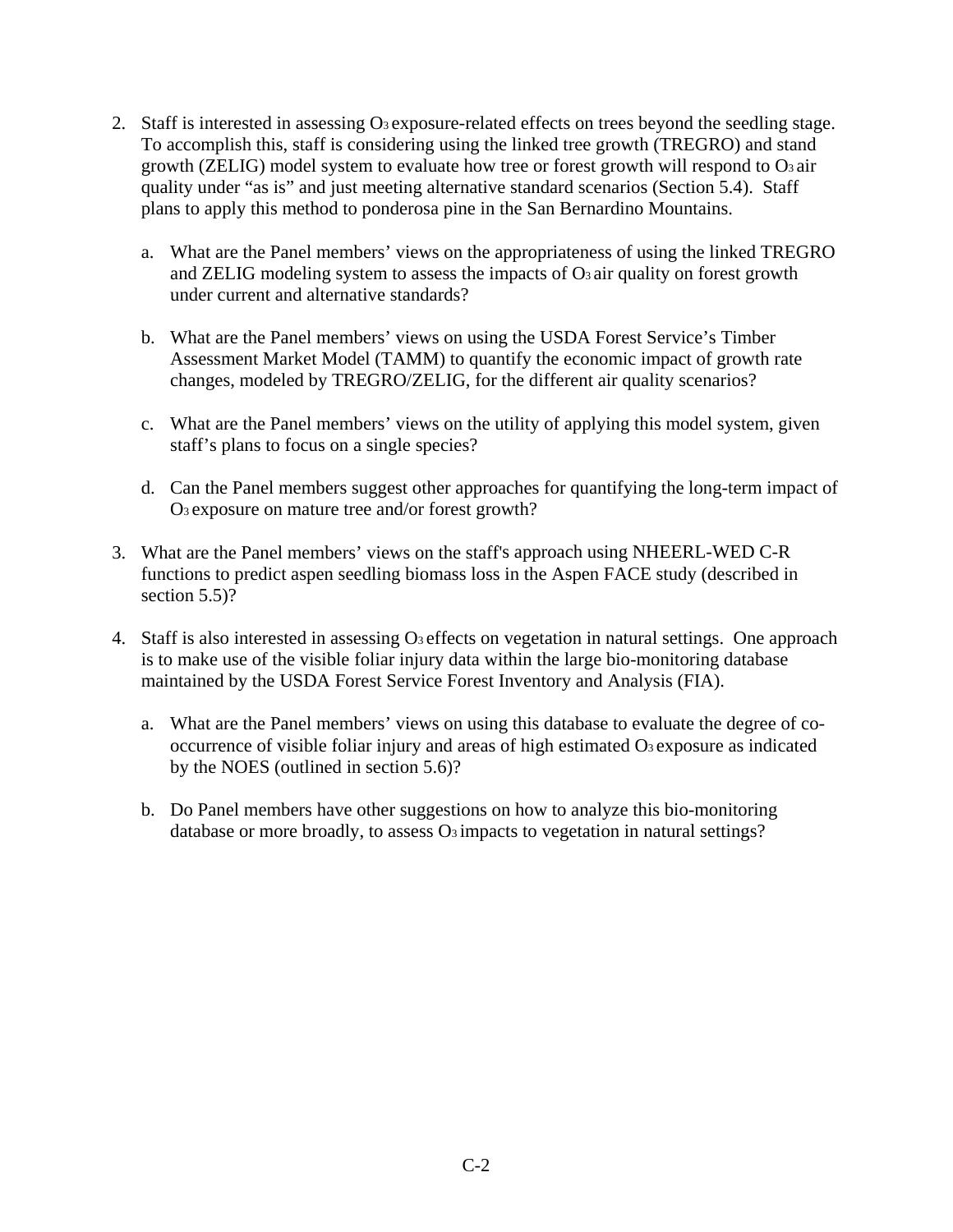This appendix contains the preliminary and/or final written comments of the individual members of the Clean Air Scientific Advisory Committee (CASAC) Ozone Review Panel who submitted such comments electronically. The comments are included here to provide both a full perspective and a range of individual views expressed by Panel members during the consultation process. These comments do not represent the views of the CASAC Ozone Review Panel, the CASAC, the EPA Science Advisory Board, or the EPA itself. Panelists providing written comments are listed on the next page, and their individual comments follow.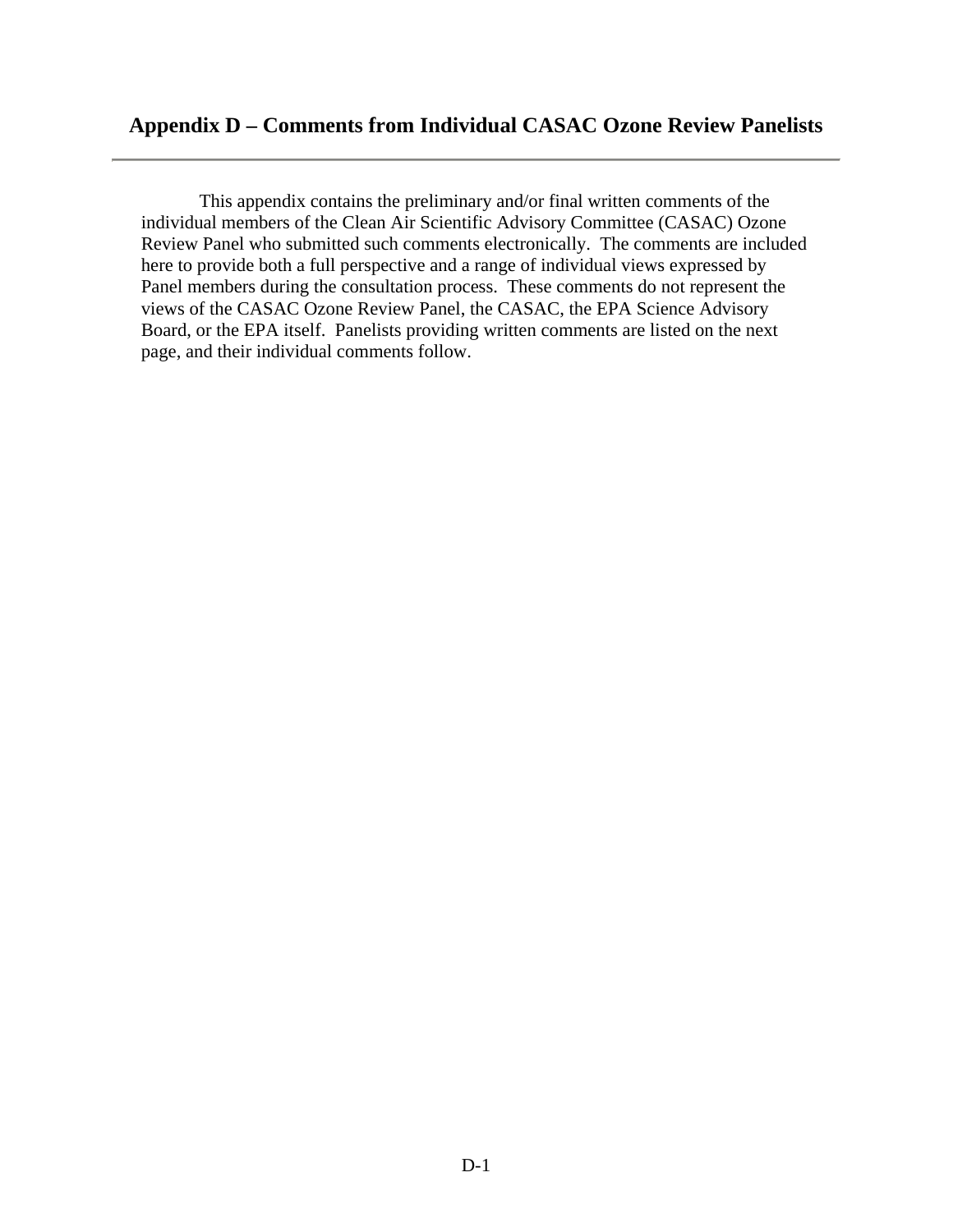| <b>Panelist</b> | Page $#$ |
|-----------------|----------|
|                 |          |
|                 |          |
|                 |          |
|                 |          |
|                 |          |
|                 |          |
|                 |          |
|                 |          |
|                 |          |
|                 |          |
|                 |          |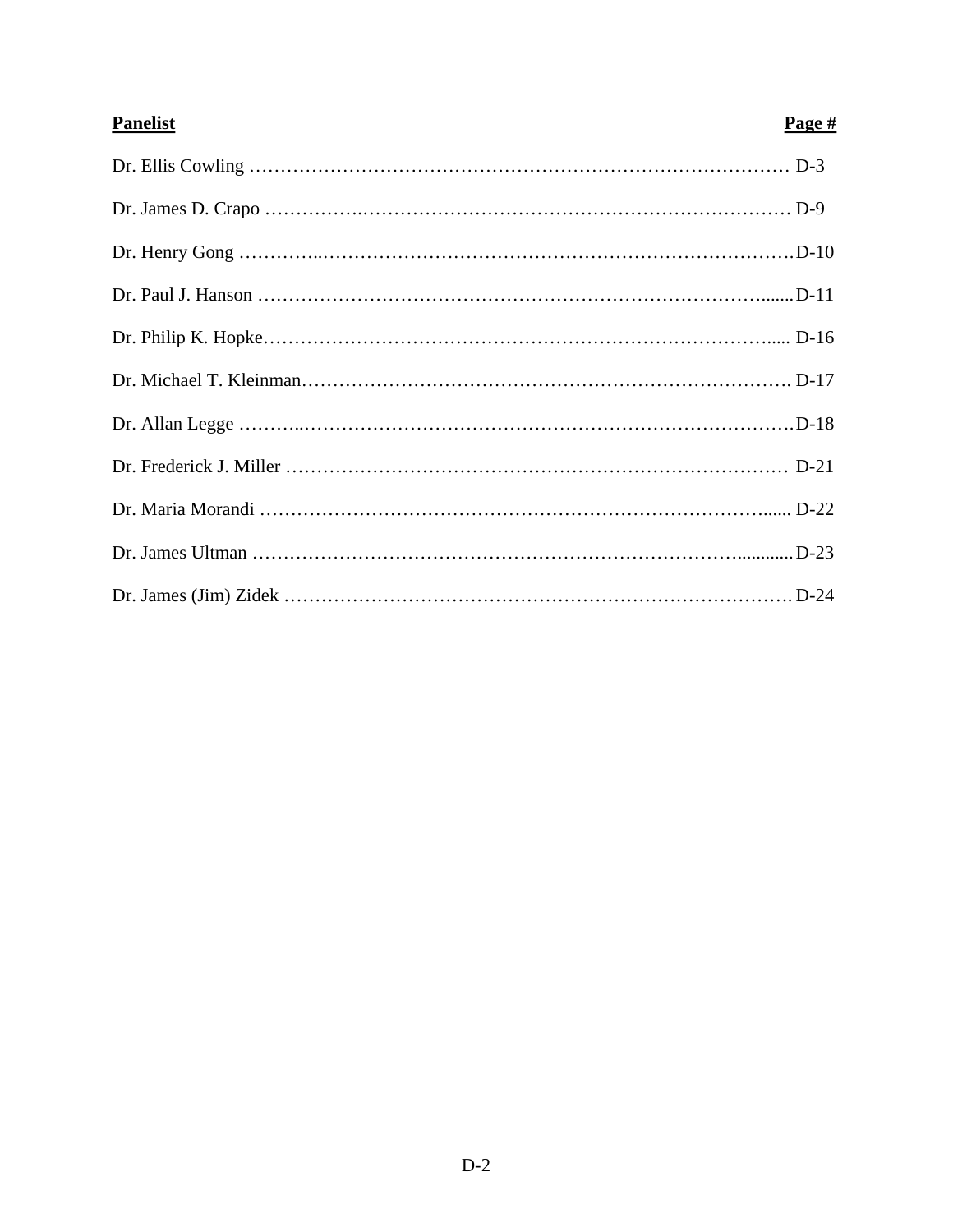## **Dr. Ellis Cowling**

Dr. Ellis Cowling North Carolina State University October 20, 2005

# **Review of the Ozone Environmental Assessment Plan: Scope and Methods for Exposure, Risk, and Benefit Assessment**

#### **General Comments on the Assessment Plan**

One of the most interesting parts of the August 17, 2005 "Ozone Environmental Assessment Plan" is the following statement [see indent paragraphs below] which outlines more thoroughly than I have ever seen before, the details of how the Administrator of EPA **did in fact propose in 1997** to "replace the existing 1-hr O<sub>3</sub> secondary [welfare based] NAAQS with ... a new seasonal standard expressed as a sum of hourly concentrations greater than or equal to 0.06 ppm, cumulated over 12 hours per day during the maximum 3-month period during the O3 monitoring season (SUM06), set at a level of 25 ppm-hr … or alternatively … a [secondary] standard identical to the proposed 0.08 ppm, 8-hr primary [public health based] standard."

"In her final decision, the Administrator … decided that it was not appropriate **at that time** [emphasis by me] to establish a new separate seasonal secondary standard ... [but that] setting the secondary standard equal to the primary standard would allow EPA the opportunity to evaluate more specifically the improvement in rural air quality and in O3–related vegetation effects resulting from measures designed to attain the new primary standard. This information would allow for better evaluation of the incremental need for a distinct seasonal secondary standard in the next review of the O<sub>3</sub> criteria and standards (62 FR 38877-78, July 18, 1997)."

Based on the scientific evidence contained in the 2005 Criteria Document for Ozone, and the approaches outlined in the present Ozone Environmental Assessment Plan, I am even more convinced that **EPA Staff should to do all within their powers of persuasion (after further analysis of more currently available scientific evidence as proposed in this Plan!) to convince the Administrator of EPA that a secondary (public welfare-based) standard for ozone that is different in form from the primary standard should be promulgated and implemented by the Agency in 2007**.

Based on a thorough review of the latest scientific information available in 1996, as described in the 1996 O3 AQCD, on vegetation effects associated with exposure to ambient levels of O3, as well as (1) staff assessments of the policy-relevant information in the 1996 O3 AQCD and staff analyses of air quality, vegetation exposure and risk, and economic values presented in the 1996 O3 Staff Paper; (2) consideration of the degree of protection to vegetation potentially afforded by the proposed 0.08 ppm, 8-hr primary standard; (3) CASAC advice and recommendations; and (4) public comments, the Administrator proposed to replace the existing 1-hr O3 secondary NAAQS with one of two alternative new standards: a standard identical to the proposed 0.08 ppm, 8-hr primary standard, or alternatively, a new seasonal standard expressed as a sum of hourly concentrations greater than or equal to 0.06 ppm, cumulated over 12 hours per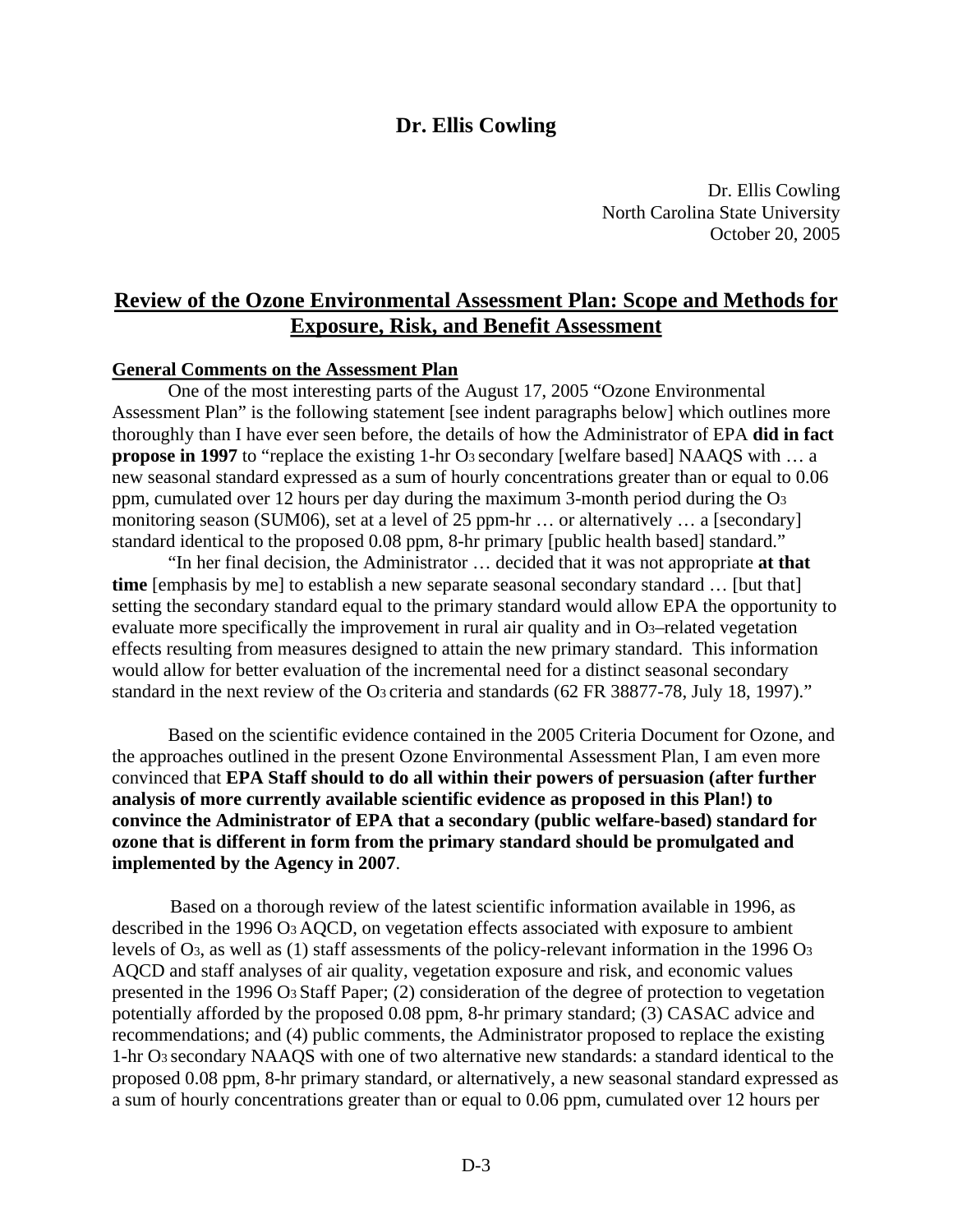day during the maximum 3-month period during the O<sub>3</sub> monitoring season (SUM06), set at a level of 25 ppm-hr (61 FR 65716, December 13, 1996).

In her final decision, the Administrator determined that replacing the then current secondary standard with an 8-hr standard, set at a level of 0.08 ppm, identical in all respects to the new primary standard, would provide adequate protection to vegetation. The Administrator judged that this standard would provide substantially improved protection for vegetation from O3-related adverse effects as compared to that provided by the then current secondary standard, while allowing time for additional research and the development of a more complete rural monitoring network and air quality database from which to evaluate the elements of an appropriate seasonal secondary standard. The decision not to set a cumulative seasonal secondary standard at that time was based in large part on the Administrator's recognition that the exposure, risk, and monetized valuation analyses presented in the proposal contain substantial uncertainties, resulting in only rough estimates of the increased public welfare protection likely to be afforded by each of the proposed alternative standards. In light of these uncertainties, the Administrator decided that it was not appropriate at that time to establish a new separate seasonal secondary standard given the potentially small incremental degree of public welfare protection that such a standard might afford.

The Administrator further concluded that continued research on the effects of O3 on vegetation under field conditions and on better characterizing the relationship between O3 exposure dynamics and plant response would be important in the next review because:

• The available biological database highlighted the importance of cumulative, seasonal exposures as a primary determinant of plant responses.

• The association between daily maximum 8-hr O<sub>3</sub> concentrations and plant responses had not been specifically examined in field tests.

• The impacts of attaining an 8-hr, 0.08 ppm primary standard in upwind urban areas on rural air quality distributions could not be characterized with confidence due to limited monitoring data and air quality modeling in rural and remote areas.

It was determined that setting the secondary standard equal to the primary standard would allow EPA the opportunity to evaluate more specifically the improvement in rural air quality and in O3–related vegetation effects resulting from measures designed to attain the new primary standard. This information would allow for better evaluation of the incremental need for a distinct seasonal secondary standard in the next review of the O3 criteria and standards (62 FR 38877-78, July 18, 1997).

#### **Specific Comments in Response to the Charge Questions:**

The following comments are focused on the specific CASAC "Charge Questions" raised in Karen Martin's letter to Fred Butterfield dated August 17, 2005. Please note in the paragraphs below, that my suggested responses to Karen Martin's questions are written in indented paragraphs, whereas the background statements by Karen Martin and her specific Charge Questions are written in non-indented paragraphs.

#### Overview of Planned Assessment

**1.** Do Panel members have any comments on the major components of the planned environmental assessment as depicted in Figure 1?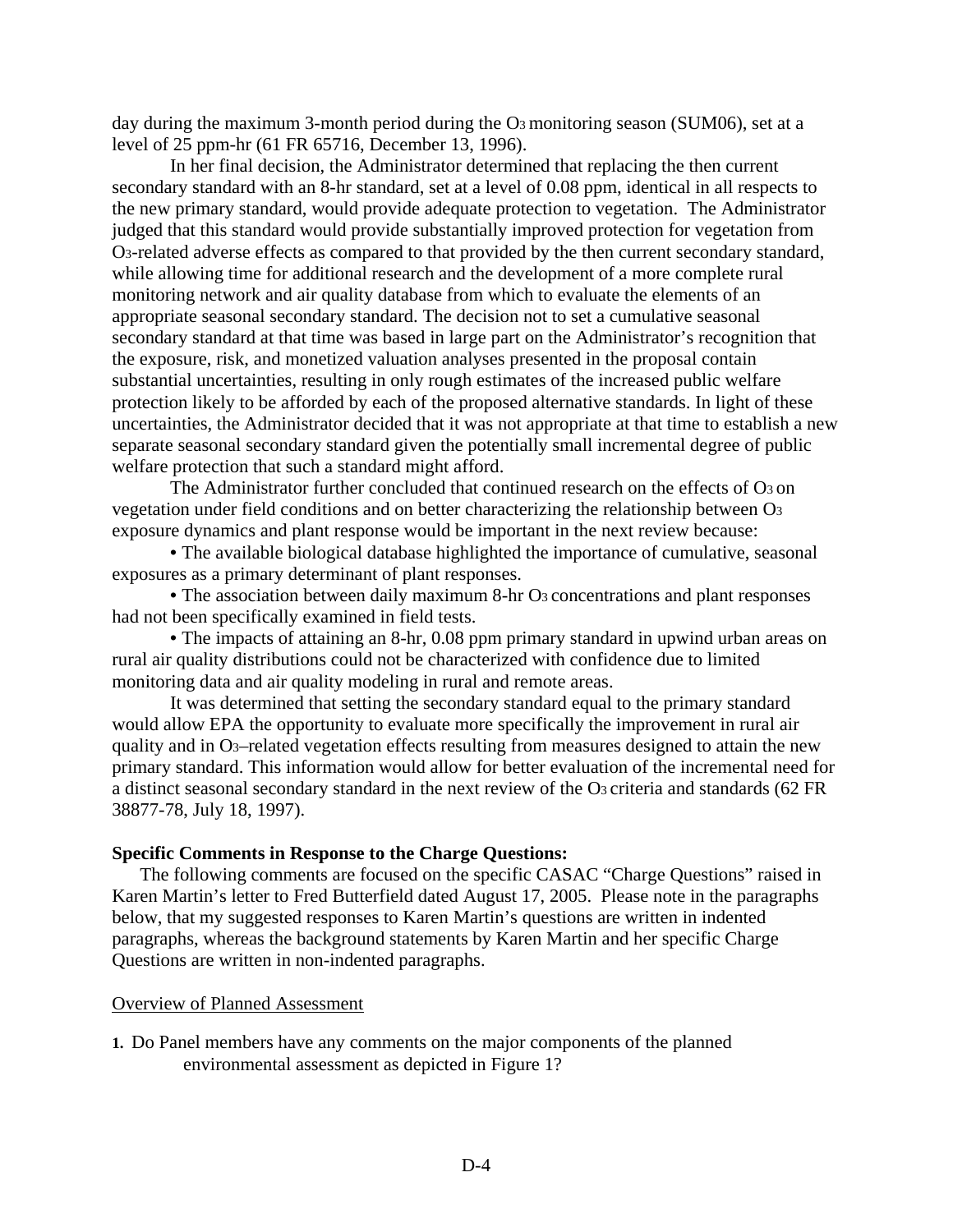My major reservation about the categories of risks and benefits depicted in Figure 1, is the apparent restriction of the "categories of risks and benefits" now being planned for assessment to yield of saleable commodities (such as Crop yield, Seedling growth, Foliar injury, Crop loss, and Timber Loss) rather than also including the much more appropriate and broad array of non-commodity-based "ecosystem services" provided by both natural and managed ecosystems (such as clean water, clean air, carbon sequestration, aesthetic values of scenic vistas -- not only in wilderness areas but also in urban and suburban areas, etc., etc.). Assessment of ozone-induced changes in "ecosystem services" would be much more appropriate and beneficial addition to an up-to-date assessment of the need for a secondary standard for ozone that is different in form from the present 8-hour primary standard.

#### National Air Quality Analysis

1. The importance of characterizing O3 exposure of vegetation in non-monitored areas is described in section 3 of the draft plan. What are the Panel members' views on staff's primary approach to create a National Ozone Exposure Surface (NOES) using interpolated monitored data with spatial scaling from Community Multiscale Air Quality (CMAQ) model outputs?

In the absence of substantial and well-distributed sets of ozone monitors in near-urban, rural, and remote wilderness areas in various parts of the US where most agricultural crops, natural grasslands, and forest lands are concentrated, there appears to be no choice but to try to infer what these exposures are likely to be by using the best available air quality models. I agree that CMAQ is presently regarded as the best model to use in creating a National Ozone Exposure Surface.

2. Staff plans to characterize air quality in terms of the 12-hr SUM06 and current 8-hr average indices. Do Panel members have suggestions of other indices that the staff should consider?

Some crop and forest air pollution scientists believe that the W126 index is also worth considering. But I believe that most ecologically focused air quality scientist believe that a 12-hour SUM06 index would be: 1) more generally applicable to crops, forests, and natural ecosystems, 2) much easier for air quality managers to implement, and 3) useful in educating the general public about why this index is necessary and appropriate.

#### Crop Exposure, Risk and Economic Benefits Analyses

1. Staff plans to use concentration-response (C-R) functions from the National Crop Loss Assessment Network (NCLAN) to estimate crop yield losses related to O3 exposures in the U.S. What are the Panel members' views on staff's continued reliance on these C-R functions?

NCLAN is still the most comprehensive and thoroughly researched yield-loss assessment data base available anywhere in the world. The re-analysis approach called for in Section 4.2 of the Assessment Plan seems very reasonable to me.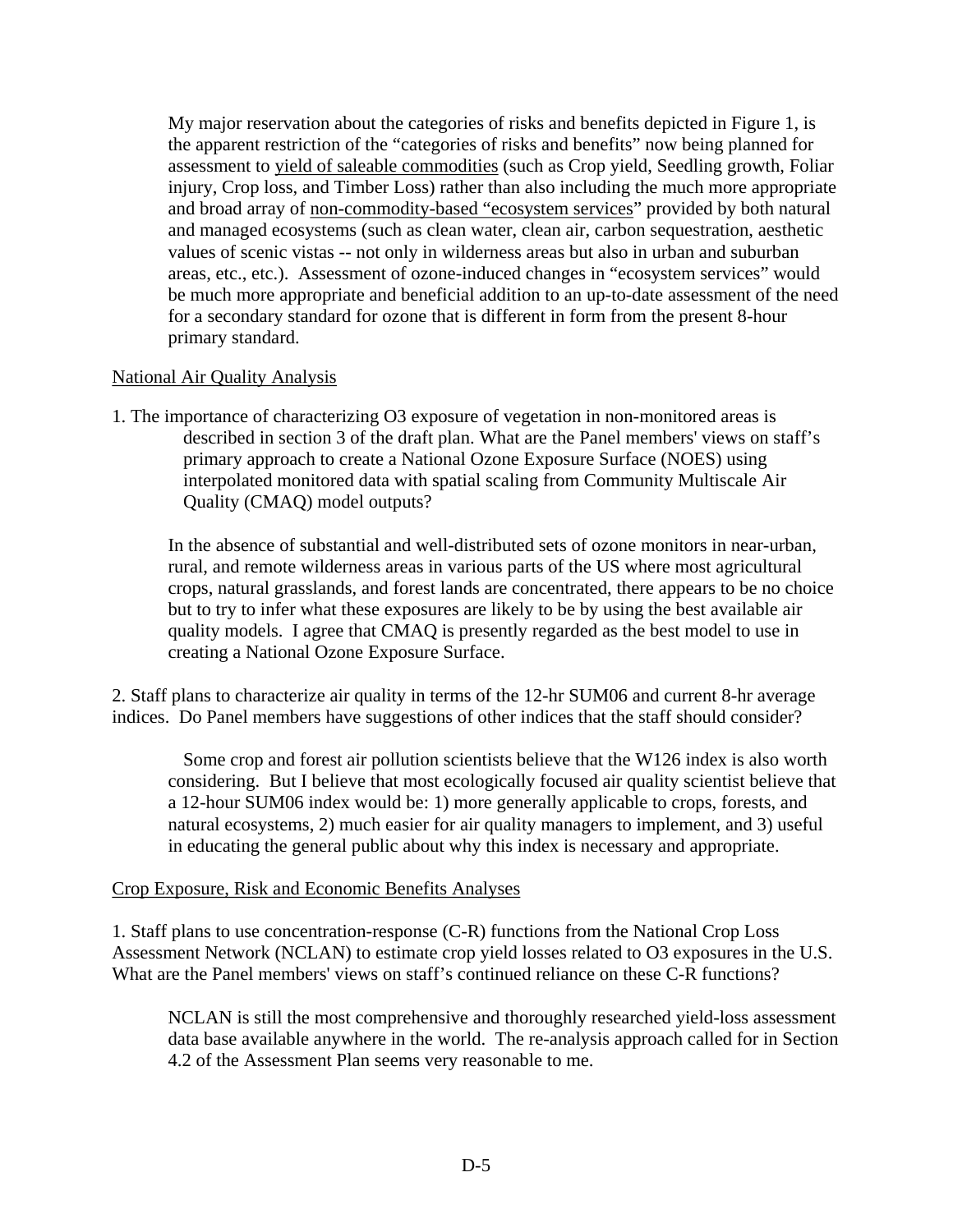2. Do Panel members have any comments on the overall approach for updating the benefits analysis for crops, including using the Agricultural Simulation Model (AGSIM©)?

The general approach described in Section 4.3 for estimation of benefits from decreasing ozone exposures for crops and forests appears appropriate. I have no experience with the AGSIM model and thus can not offer a specific comment on its usefulness as a tool of analysis.

3. Staff believes it is important to compare study results obtained using the open top chamber (OTC) exposure methodology with those obtained using the alternative "free air" exposure methodology. Do Panel members have any comments on staff's planned approach for comparing these two exposure methods using soybean yield loss data, as available (as described in section 4.5)?

My impression from the evidence presented in the Ozone Criteria Document is that most of the largely theoretical limitations of open top chamber methods for analysis of the impact of ozone on plants have proven to be of little importance in drawing inferences from comparisons based on "free air" exposure methods and open top chamber studies. Thus, I can't help but wonder if this suggested comparison of these two types of methods is of very high priority?

#### Tree Exposure, Risk and Economic Benefits Analysis

1. What are the Panel members' views on staff's continued use of the National Health and Environmental Effects Research Laboratory-Western Ecology Division (NHEERL-WED) OTC C-R functions to characterize the risk of tree seedling biomass loss from O3-related exposures in the U.S.?

I have had no personal experience with NHEERL-WED OTC C-R functions and thus have no basis for providing useful comments with regard to this question.

2. Staff is interested in assessing O3 exposure-related effects on trees beyond the seedling stage. To accomplish this, staff is considering using the linked tree growth (TREGRO) and stand growth (ZELIG) model system to evaluate how tree or forest growth will respond to O3 air quality under 'as is' and just meeting alternative standard scenarios (Section 5.4). Staff plans to apply this method to ponderosa pine in the San Bernardino Mountains.

a. What are the Panel members' views on the appropriateness of using the linked TREGRO and ZELIG modeling system to assess the impacts of O3 air quality on forest growth under current and alternative standards?

In this case also, I have had no personal experience with the TREGRO and ZELIG modeling systems and thus have no basis for providing useful comments with regard to this question.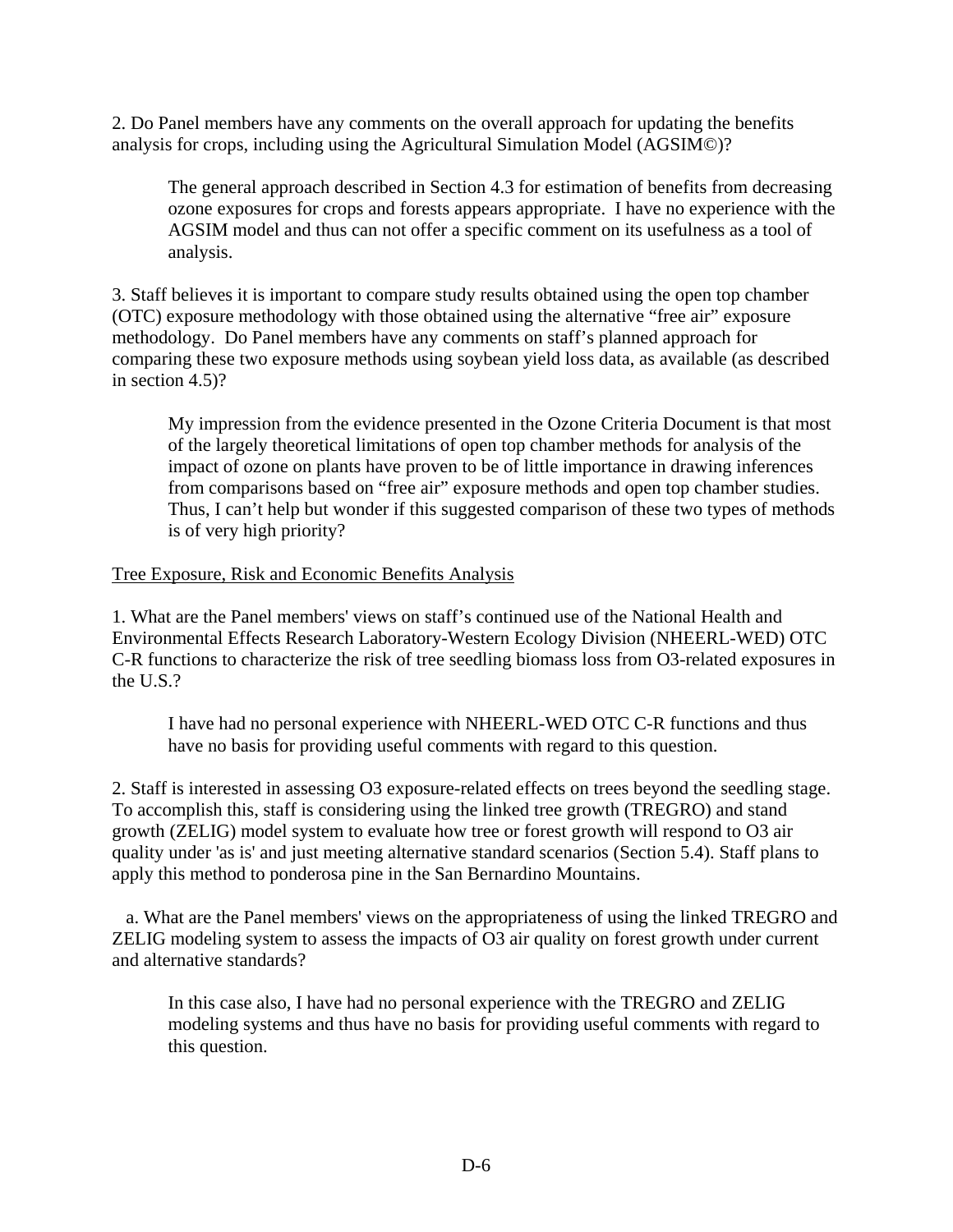b. What are the Panel members' views on using the USDA Forest Service's Timber Assessment Market Model (TAMM) to quantify the economic impact of growth rate changes, modeled by TREGRO/ZELIG, for the different air quality scenarios?

 c. What are the Panel members' views on the utility of applying this model system, given staff's plans to focus on a single species?

Extrapolations of findings from analyses of any set of single tree species analyses are always subject to question. Are funds not adequate to maybe do a less-detailed analysis but do it on more than just one tree species?

d. Can the Panel members suggest other approaches for quantifying the long-term impact of O3 exposure on mature tree and/or forest growth?

My only suggestion would be to see if there is a correlation between the National Ozone Exposure Surface (NOES) and the US Forest Service's Forest Inventory and Analysis (FIA) data on: 1) age-class distribution in forest stands, 2) their disease and insect incidence data, and 3) general rate of growth data for various species of trees in different parts of the US.

3. What are the Panel members' views on the staff's approach using NHEERL-WED C-R functions to predict aspen seedling biomass loss in the Aspen FACE study (described in section 5.5)?

Once again, I must confess having had no experience with the NHEERL-WED C-R functions. Thus, I have no basis for providing useful comments with regard to this question.

4. Staff is also interested in assessing O3 effects on vegetation in natural settings. One approach is to make use of the visible foliar injury data within the large bio-monitoring database maintained by the USDA Forest Service Forest Inventory and Analysis (FIA).

Please note the comment in response to Question d (above).

a. What are the Panel members' views on using this database to evaluate the degree of cooccurrence of visible foliar injury and areas of high estimated O3 exposure as indicated by the NOES (outlined in section 5.6)?

I think these are promising possibilities and encourage further exploration of these ideas with US Forest Service FIA personnel.

b. Do Panel members have other suggestions on how to analyze this bio-monitoring database or more broadly, to assess O3 impacts to vegetation in natural settings?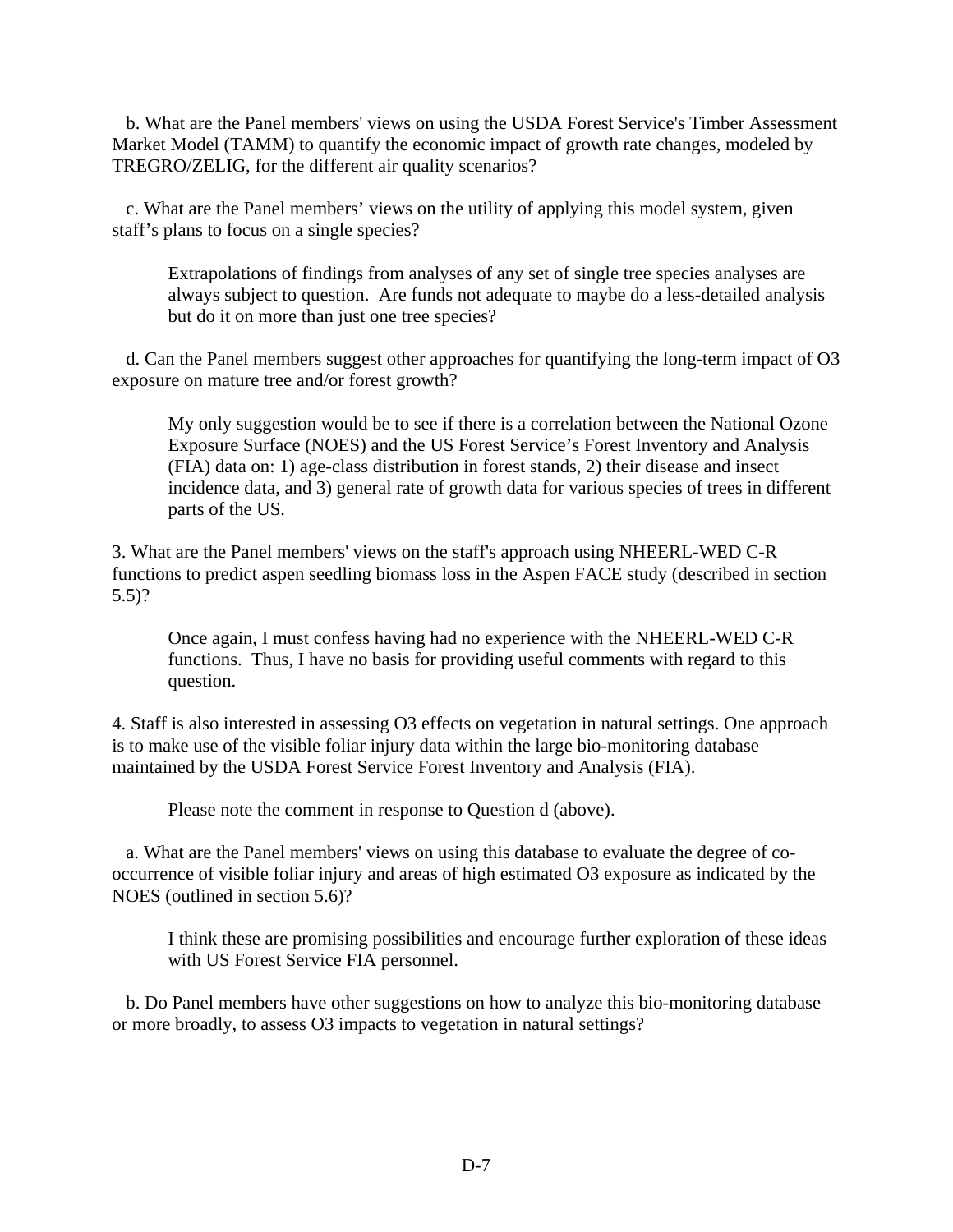My only suggestion is to see if there are natural grasslands inventory data that could be used in a manner similar to the possibilities suggested earlier for collaborative analysis like those discussed earlier with the US Forest Service FIA units across the country.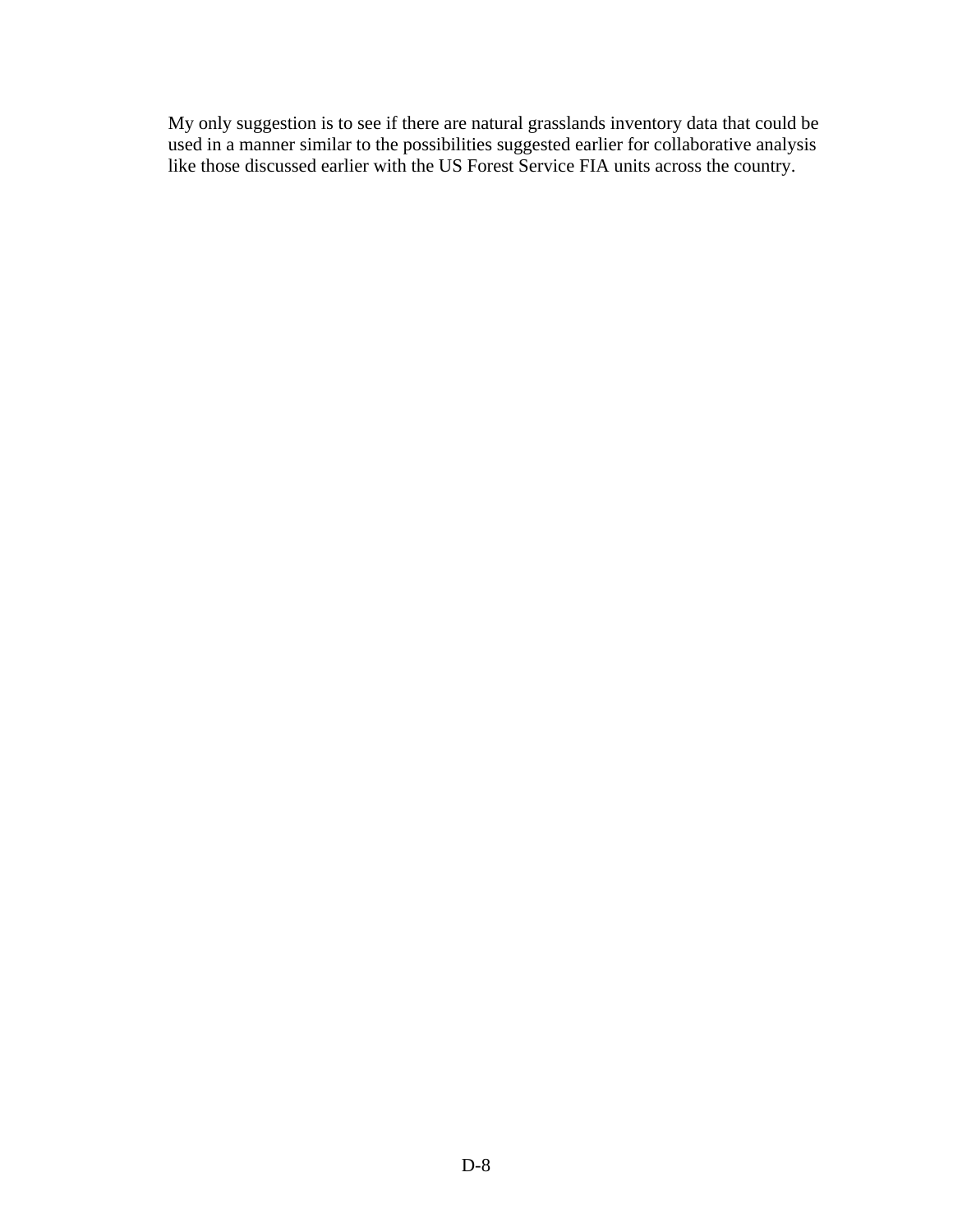# **Dr. James D. Crapo**

#### **Consultation on Draft Ozone Environmental Assessment Plan (Teleconference October 3, 2005) Comments of Dr. James D. Crapo October 5, 2005**

I agree with the general approach being proposed by OAQPS under their draft Ozone Environmental Assessment Plan. The proposal to develop a national ozone exposure surface map for the United States should provide a useful mechanism to look at existing air quality conditions. The limitations of this model will need to be clearly identified in terms of extrapolations to areas where little or no monitoring data exists. Rigorous testing of the model against existing monitoring data will be essential, particularly to understand regions where the model does not fit observed monitoring data.

Plans to characterize air quality in terms of the 12 hour SUM06 and current 8 hour average indices are appropriate. It will be necessary to validate the 12 hour SUM06 model and defend why this model is better than other possibilities such as AOT06 and W126. A clear discussion of the validation of each of the models to be selected for the analysis needs to be done. This should validation of the data from NCLAN and NHEEL-WED programs. The limitations and assumptions inherent in these data sets need to be carefully identified.

There is a need to consider interactions of ozone with other environmental factors, or the independent impact of other factors, when estimating the impact of ozone on vegetation. Actual effects are almost always overestimated when only one factor is considered. For example, is the net impact of variations in ozone levels altered in the presence of draught conditions, etc. Again, the assumptions inherent in and limitations of models involving crop loss, vegetation loss, and economic benefits analysis will be an important part of the final report.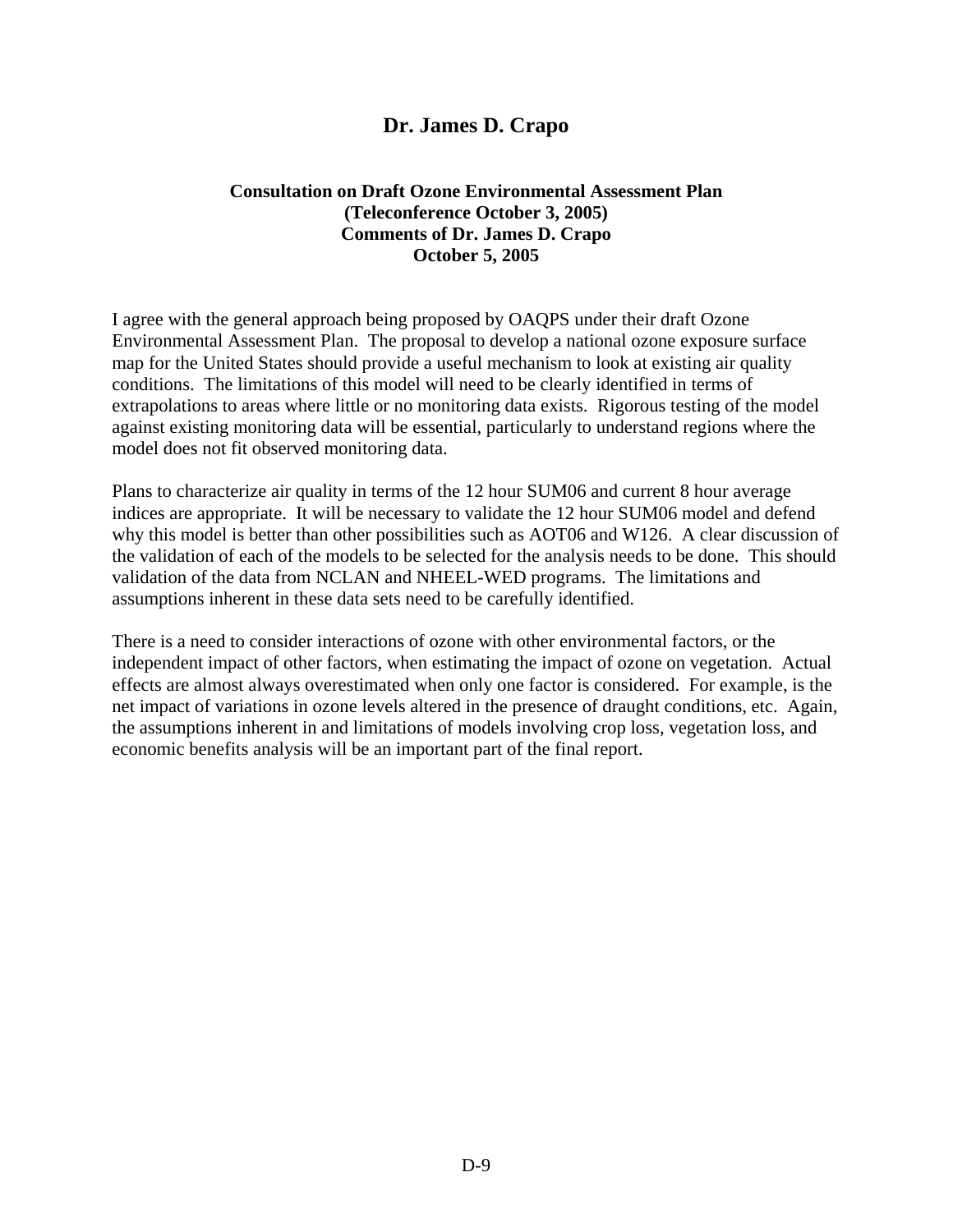# **Dr. Henry Gong**

**Consultation on Draft Ozone Environmental Assessment Plan (Teleconference October 3, 2005) Comments of Dr. Henry Gong, Jr. October 10, 2005** 

My initial reading of the OAQPS Assessment Plan (version 8/05) left me concerned about the many assumptions implicit in the foundation of the plan (e.g., in Figure 1) and references that were either not yet peer-reviewed or part of previous EPA monographs (which I am admittedly not an authority). I surmised that there were still significant knowledge gaps that are, in part, related to the lack of specific research (or published research) and inadequate monitoring network, and that we might be attempting to essentially fill the "round" gaps with "square" solutions.

I can now better appreciate why I was unclear about some aspects of the document and assessment plan. The discussion during the teleconference was enlightening for me. I not only agree with the insightful comments by my CASAC colleagues but they also seem to confirm my initial uncertainties. This is not to say that we cannot attempt to develop plans and models, but we must definitely define their boundaries and acknowledge any substantial limitations of the assumptions. If this is done, we may end up deleting certain initial models and parts of the plan (Figure 1), as was frequently pointed out during the teleconference. We should also be able to honestly admit that we do not currently have sufficient tools or results to go further. The final product may be smaller in depth and breadth but it will at least be as accurate and complete as possible.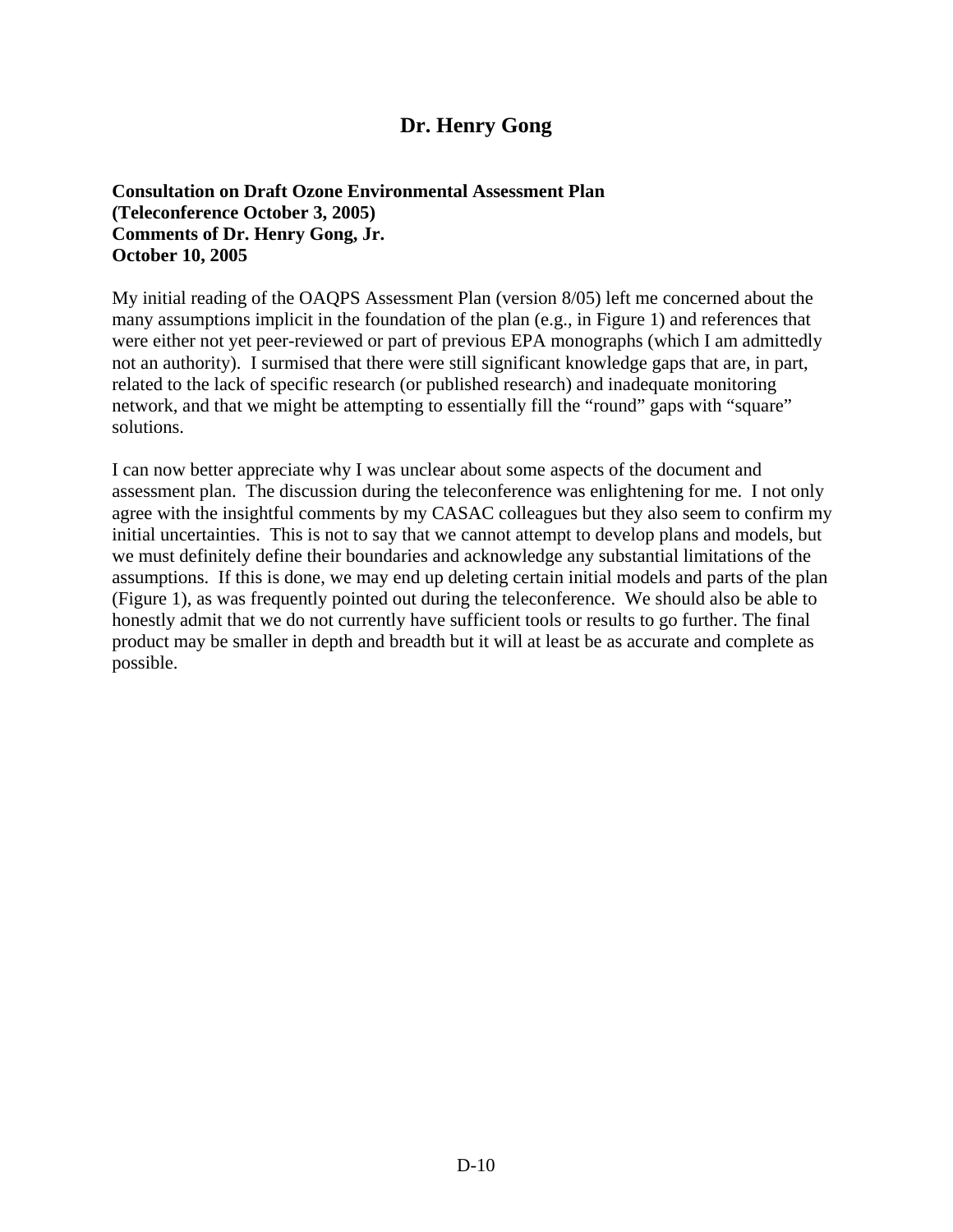# **Dr. Paul J. Hanson**

### **Draft Ozone Environmental Assessment Plan: Scope and Methods for Exposure, Risk and Benefits Assessment October 3, 2005**

### **Written Comments from Paul J. Hanson**

#### **1. Do Panel members have any comments on the major components of the planned environmental assessment as depicted in Figure 1?**

The diagram in Figure 1 appears to give equal weight to crop yield, tree seeding exposure and foliar injury data. I don't believe this is appropriate. While visible injury data are related to ozone exposure, the connection between ozone foliar injury data and productivity measures is not strong. How will OAQPS weigh foliar injury data against experimentally derived growth observations?

The diagram and text suggests that Soy and Aspen FACE data will be evaluated for their comparability to chamber-based exposure response data. This is a reasonable idea, however, such data are not yet peer-reviewed. Are there adequate quality assured ozone concentrations within the FACE exposure rings to support the proposed assessment?

Figure 1 provides a misleading impression that tree seedling exposure response data are used to inform the TREGRO/ZELIG model simulations. It is my understanding that TREGRO plant responses to ozone would be driven by the response of photosynthesis to hourly ozone uptake rather than the empirical seedling exposure/response relationships. The TREGRO/ZELIG simulations should be shown as parallel (not interconnected) operational pathways.

#### **National Air Quality Analysis**

### **1. The importance of characterizing O3 exposure of vegetation in non-monitored areas is described in section 3 of the draft plan. What are the Panel members' views on staff's primary approach to create a National Ozone Exposure Surface (NOES) using interpolated monitored data with spatial scaling from Community Multiscale Air Quality (CMAQ) model outputs?**

I agree with the plan to develop an interpolated national ozone surface, but feel that it should be done for hourly data. The national ozone surface database for 2100 should have the flexibility to address multiple ozone exposure indices.

#### **2. Staff plans to characterize air quality in terms of the 12-hr SUM06 and current 8-hr average indices. Do Panel members have suggestions of other indices that the staff should consider?**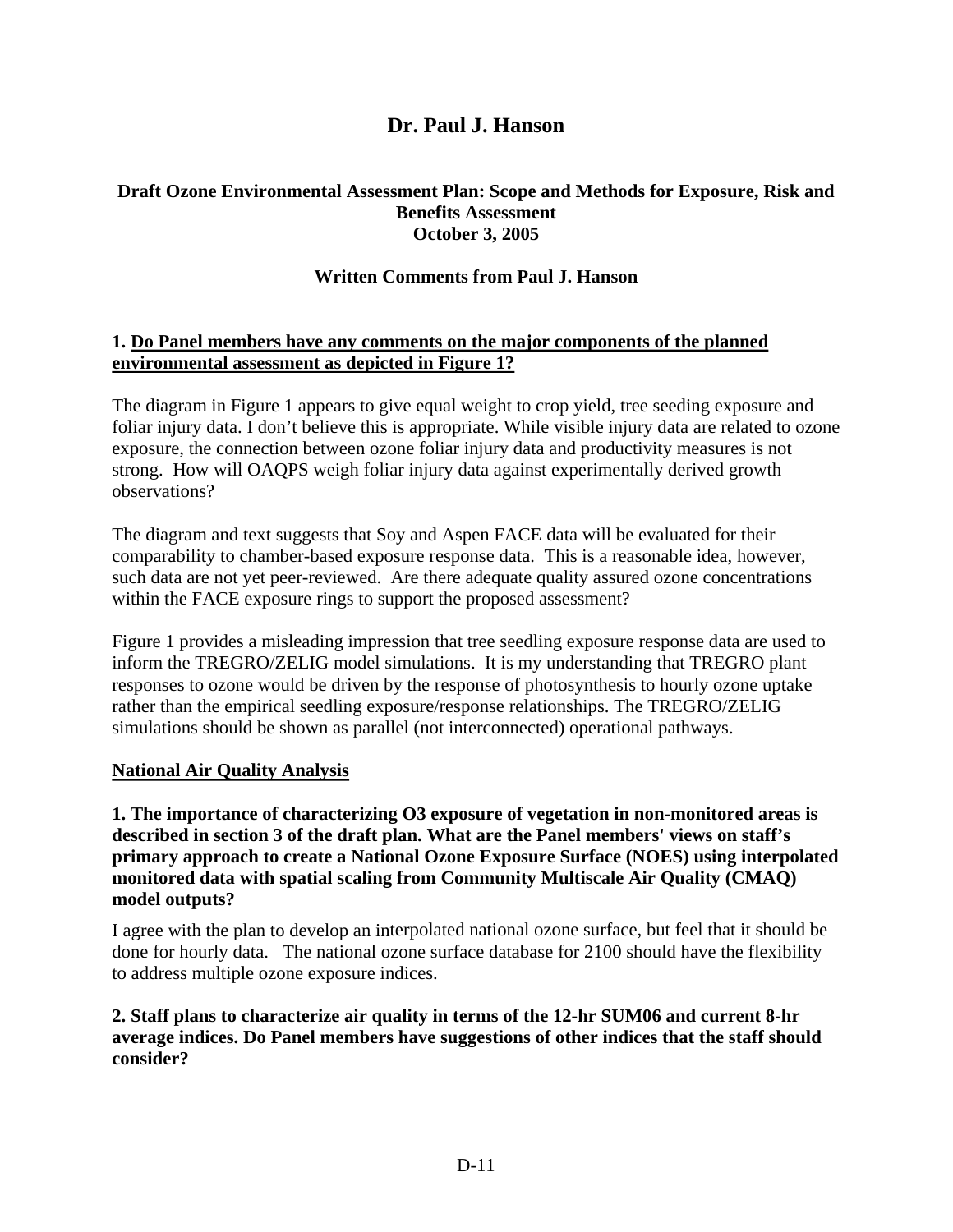These indices are acceptable, but others might be calculated to allow alternate and independent assessments. In any case, the exposure response indices previously used within published crop and tree seedling concentration response studies must be reproduced from the national ozone concentration surface to facilitate appropriate extrapolations.

# **Crop Exposure, Risk and Economic Benefits Analyses**

### **1. Staff plans to use concentration-response (C-R) functions from the National Crop Loss Assessment Network (NCLAN) to estimate crop yield losses related to O3 exposures in the U.S. What are the Panel members' views on staff's continued reliance on these C-R functions?**

Do the crop varieties used in the NCLAN exposure-response studies of the 1970s still represent those widely planted in the US today? As the only viable alternative data source, the current assessment will need to use NCLAN results for their risk analysis activities. If, however, the current varieties of plants used throughout the US differ from those studied during the NCLAN program, the final report must clearly state that the assessment analyses could be biased. As discussed during the consultation, continued development of crop varieties over the past 20 to 30 years since the completion of the NCLAN work may have produced less sensitive crop varieties.

Few research studies on plant response to ozone exposure have been conducted since the 1996 OAQPS staff paper review of the NAAQS for ozone. The paucity of new information results from a lack of research support for empirical and mechanistic studies. Funding agencies must realize that changing ambient exposures and agricultural practices over time can lead to the use of new crop varieties. New varieties may exhibit different ozone response characteristics, and a research program to periodically re-evaluate plant ozone responses is needed to capture the true nature of crop ozone responses as new varieties come into general use.

# **2. Do Panel members have any comments on the overall approach for updating the benefits analysis for crops, including using the Agricultural Simulation Model (AGSIM©)?**

No comment.

**3. Staff believes it is important to compare study results obtained using the open top chamber (OTC) exposure methodology with those obtained using the alternative "free air" exposure methodology. Do Panel members have any comments on staff's planned approach for comparing these two exposure methods using soybean yield loss data, as available (as described in section 4.5)?** 

This is an excellent research goal and could be included in the current assessment activity if it is supported by adequate peer-reviewed data. Are adequate archived data on the ozone concentrations throughout experimental FACE rings available? FACE exposure technology depends on feedback controls referenced to target concentrations at the center of the exposure ring. Gradients of gas concentrations exist across the FACE rings from the source to the measurement location at the center of the ring. Plants located closer to the ozone source pipes (around the ring edges) receive higher ozone exposures than plants further from the vent pipes.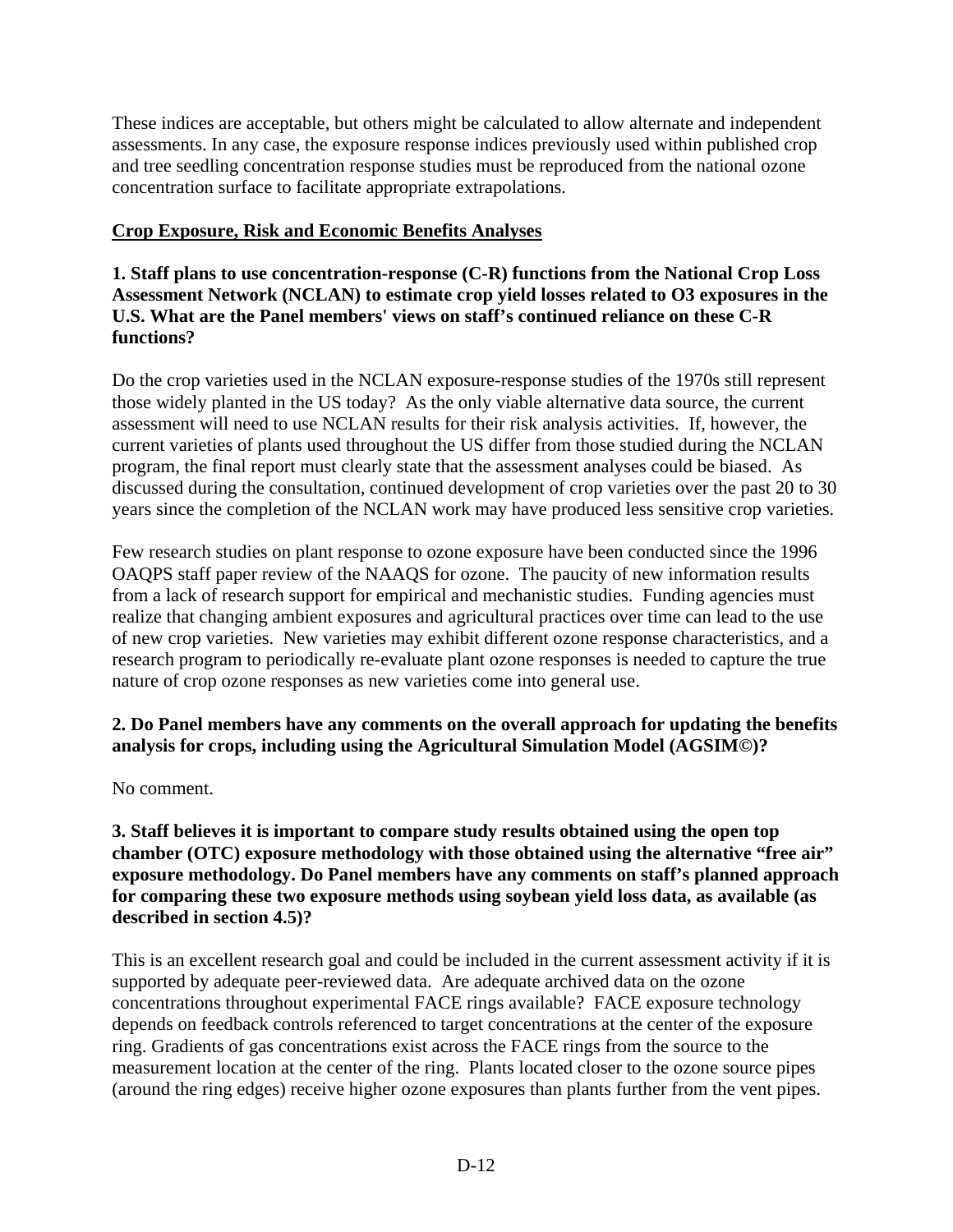Such variation across the ring must be considered when exposure vs. growth data from FACE studies are compared to data from the open top chamber studies with relatively well-mixed ozone exposures.

# **Tree Exposure, Risk and Economic Benefits Analysis**

**1. What are the Panel members' views on staff's continued use of National Health and Environmental Effects Research Laboratory-Western Ecology Division (NHEERL-WED) OTC C-R functions to characterize the risk of tree seedling biomass loss from O3-related exposures in the U.S.?** 

This is acceptable but insufficient to capture the range of responses of important species of the United States. Other ozone response data are available (see especially Table 9-18 and 9-19 of the first review draft of the ozone criteria document). These new research results should not be ignored.

**2. Staff is interested in assessing O3 exposure-related effects on trees beyond the seedling stage. To accomplish this, staff is considering using the linked tree growth (TREGRO) and stand growth (ZELIG) model system to evaluate how tree or forest growth will respond to O3 air quality under 'as is' and just meeting alternative standard scenarios (Section 5.4). Staff plans to apply this method to ponderosa pine in the San Bernardino Mountains.** 

### **a. What are the Panel members' views on the appropriateness of using the linked TREGRO and ZELIG modeling system to assess the impacts of O3 air quality on forest growth under current and alternative standards?**

The TREGRO/ZELIG model structure is appropriate, but other methods are available. The OAQPS staff should include alternate modeling methods or include a discussion within the staff document suggesting why other methods were considered but rejected.

### **b. What are the Panel members' views on using the USDA Forest Service's Timber Assessment Market Model (TAMM) to quantify the economic impact of growth rate changes, modeled by TREGRO/ZELIG, for the different air quality scenarios?**

No comment.

### **c. What are the Panel members views on the utility of applying this model system, given staff's plans to focus on a single species?**

The single focus on ponderosa pine is too limiting. TREGRO has been successfully applied to many other species (see list on page 16 of the assessment document), and the staffs' analyses should reflect the anticipated responses for both sensitive and insensitive species for various regions of the United States. Ponderosa pine simulations conducted for southern California air environments are not representative of the potential responses for other areas of the country. In particular, the staff paper should include data that reflect the mean sensitivity of trees of the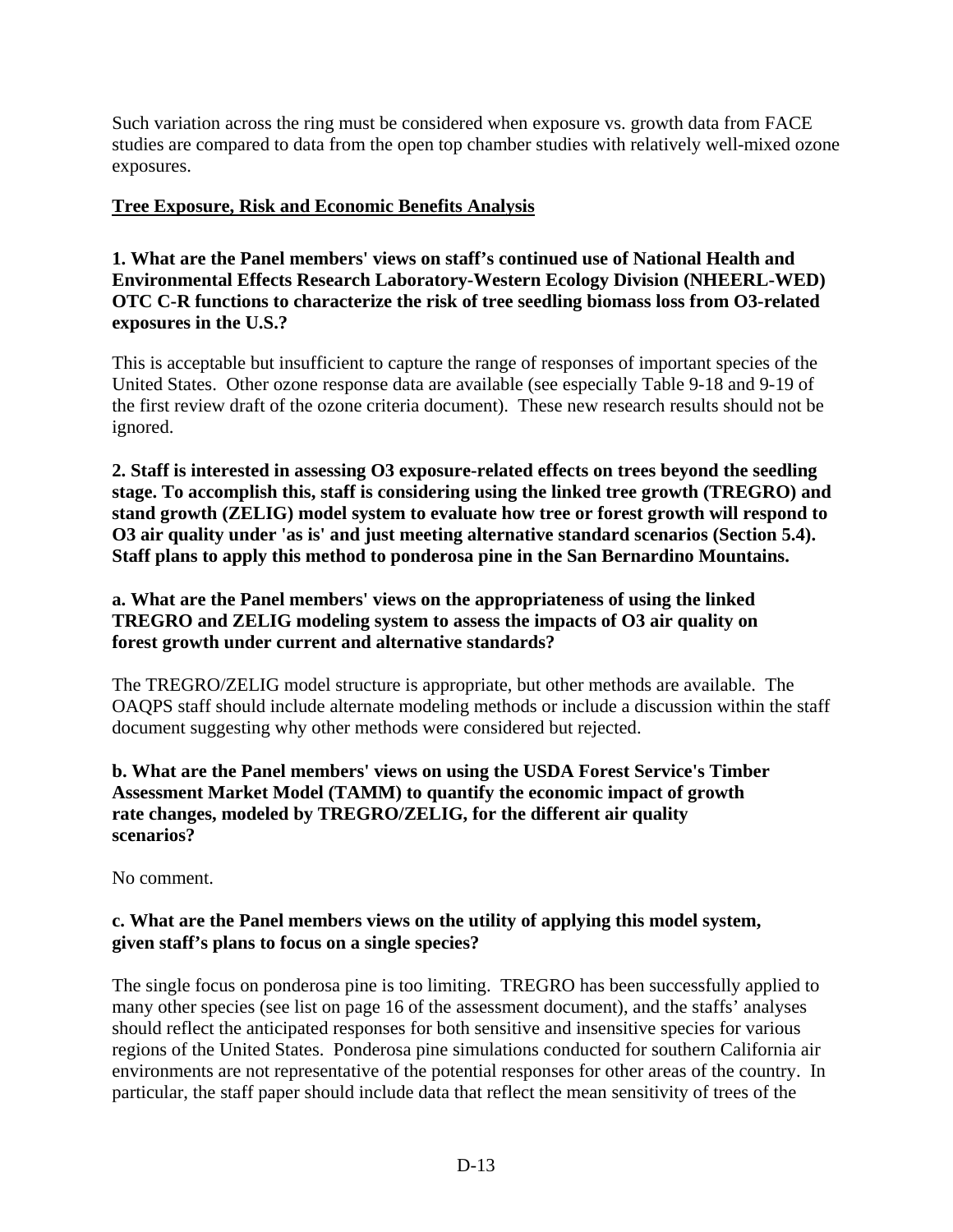eastern United States (see also Chappelk and Samuelson 1998 New Phytologist 139:91-108).

## **d. Can the Panel members suggest other approaches for quantifying the long-term impact of O3 exposure on mature tree and/or forest growth?**

The following papers include alternate modeling forms (PnET and TEM, respectively) with the capacity to handle plant ozone responses:

- Felzer B, et al. (2004) Effects of ozone on net primary production and carbon sequestration in the conterminous United States using a biogeochemistry model. Tellus 56B:230-248.
- Ollinger SV, et al. (2002) Interactive effects of nitrogen deposition, tropospheric ozone, elevated CO2 and land use history on the carbon dynamics of northern hardwood forests. Global Change Biology 8:545-562.

These models represent other possible means of assessing plant or ecosystem responses to ozone at regional scales. I recognize that these models are not set up to allow extrapolation of productivity data directly to products of commercial value, but their strength would be their application to regional analyses.

# **3. What are the Panel members' views on the staff's approach using NHEERL-WED C-R functions to predict aspen seedling biomass loss in the Aspen FACE study (described in section 5.5)?**

Were NHEERL-WED C-R functions developed for the same clones being used in the Aspen FACE study? If the same clones were not used inter-comparisons may not be appropriate. Appropriate data for a FACE OTC comparison may be available from the following papers:

Karnosky, D. F.; Gagnon, Z. E.; Dickson, R. E.; Coleman, M. D.; Lee, E. H.; Isebrands, J. G. (1996) Changes in growth, leaf abscission, biomass associated with seasonal tropospheric ozone exposures of Populus tremuloides clones and seedlings. Can. J. For. Res. 26: 23-37.

Karnosky DF et al. (2005) Scaling ozone responses of forest trees to the ecosystem level in a changing climate. Plant, Cell and Environment 28:965-981.

Aspen ozone sensitivity is specific to individual clones. OTC vs. FACE comparisons must include the evaluation of the same Aspen clones.

# **4. Staff is also interested in assessing O3 effects on vegetation in natural settings. One approach is to make use of the visible foliar injury data within the large bio-monitoring database maintained by the USDA Forest Service Forest Inventory and Analysis (FIA).**

**a. What are the Panel members' views on using this database to evaluate the degree of cooccurrence of visible foliar injury and areas of high estimated O3 exposure as indicated by the NOES (outlined in section 5.6)?**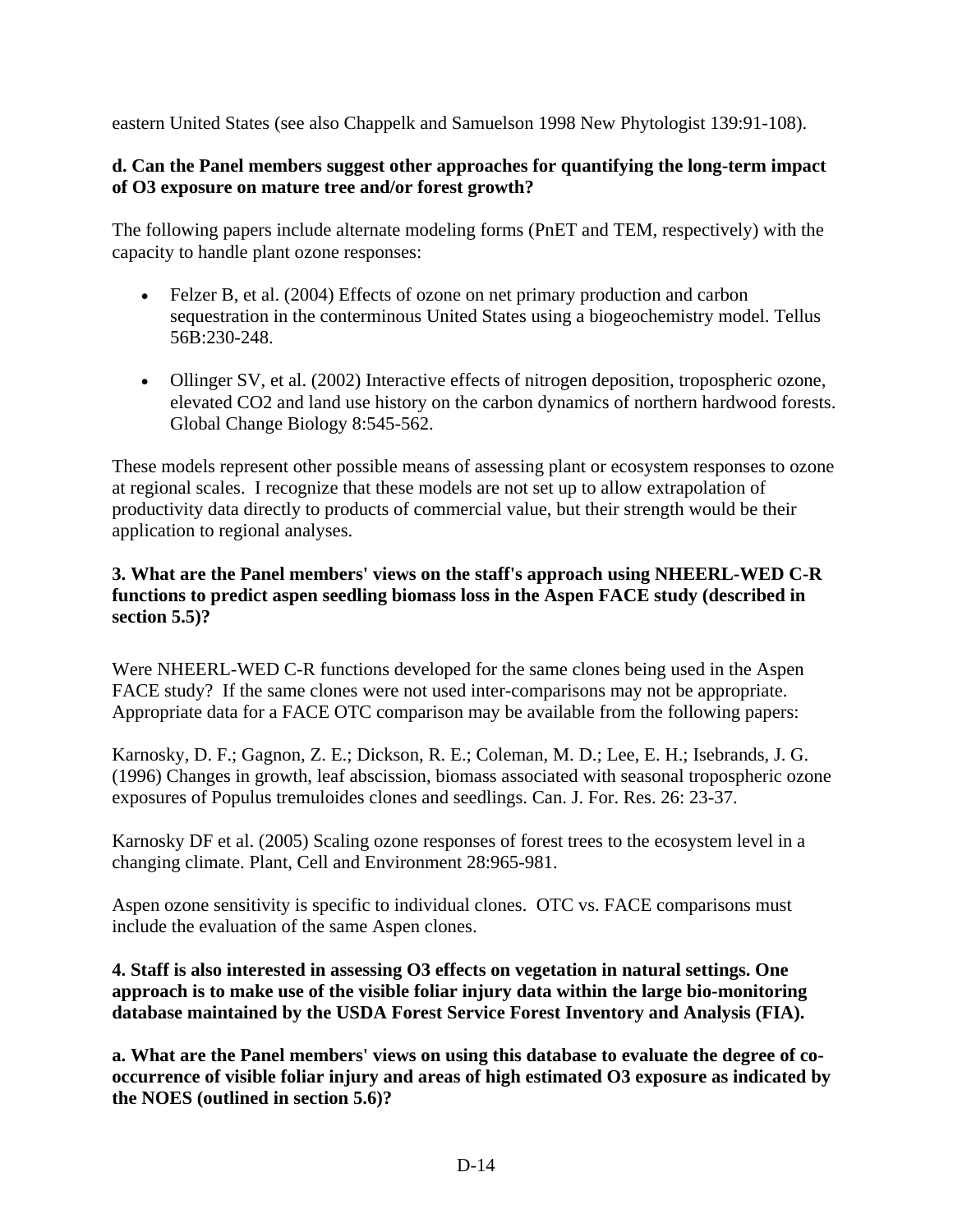Foliar injury data might be used to evaluate the sensitivity of natural ecosystems to ambient ozone exposure, but the ability to extrapolate such data to meaningful economic loss needs further justification. Foliar injury is not necessarily an indication of lost productivity.

#### **b. Do Panel members have other suggestions on how to analyze this bio-monitoring database or more broadly, to assess O3 impacts to vegetation in natural settings?**

Can long-term data on visible ozone foliar injury collected by the USFS FIA program be used to evaluate the efficacy of CMAQ-based predictions of a national ozone surface?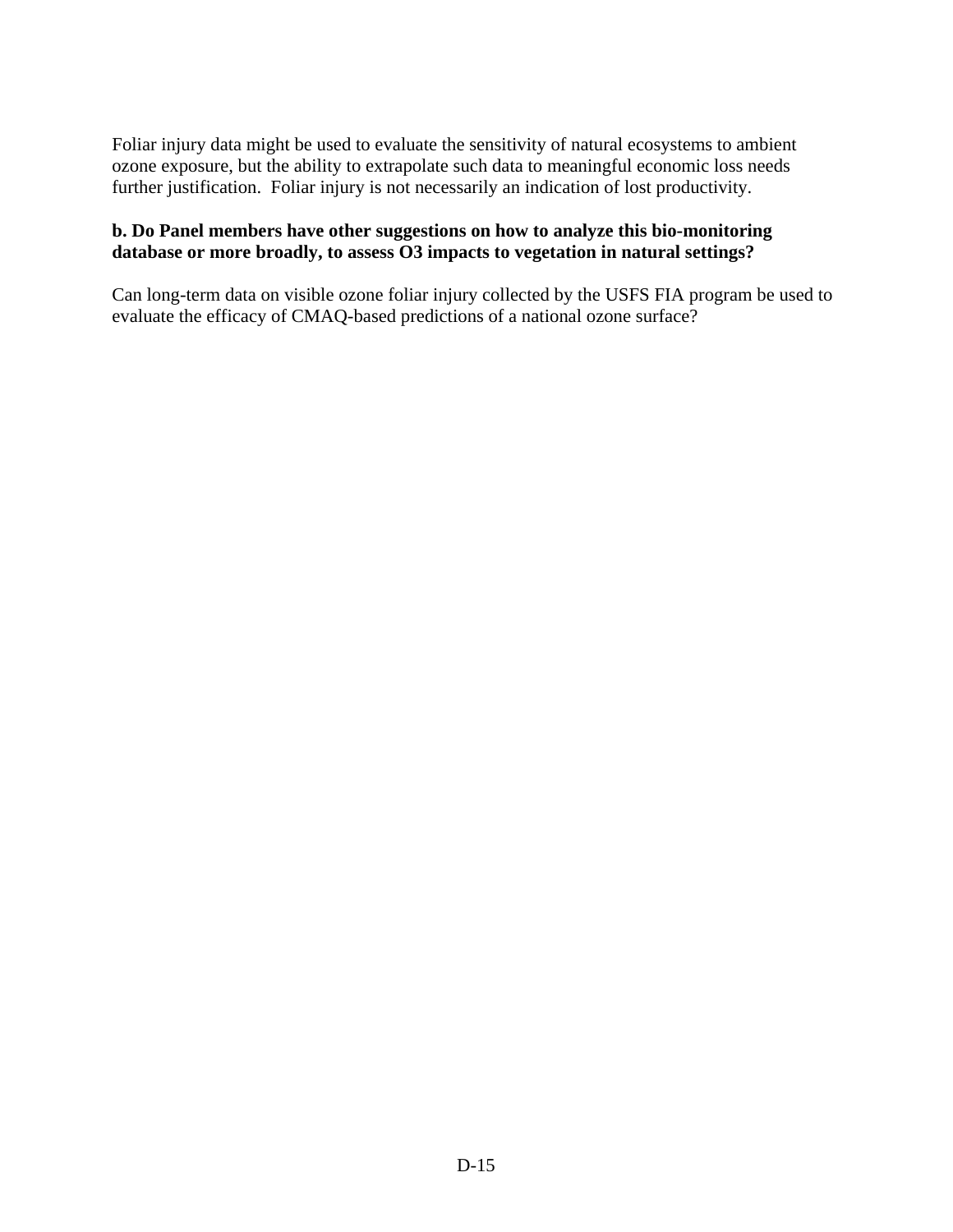# **Dr. Philip K. Hopke**

I will raise the issue of the lack of valuation of ecosystems as part of the plan. Right now they think of trees only in terms of lumber and not valuating the ecosystem function and services. I think this is a serious deficiency. There is an SAB committee working on methods for valuing ecosystems and they are fairly far along. They will be holding a workshop a week after we review the revised CD in December. I would like to press OAQPS to be much more creative in their assessment of the benefits of controlling ozone in terms of protecting ecosystem function and services. I urge OAQPS to contact Angela Nugent at the SAB office to start a liaison with the ecosystem valuation committee and see if we cannot greatly improve our ENVIRONMENTAL PROTECTION functions in the Environmental Protection Agency.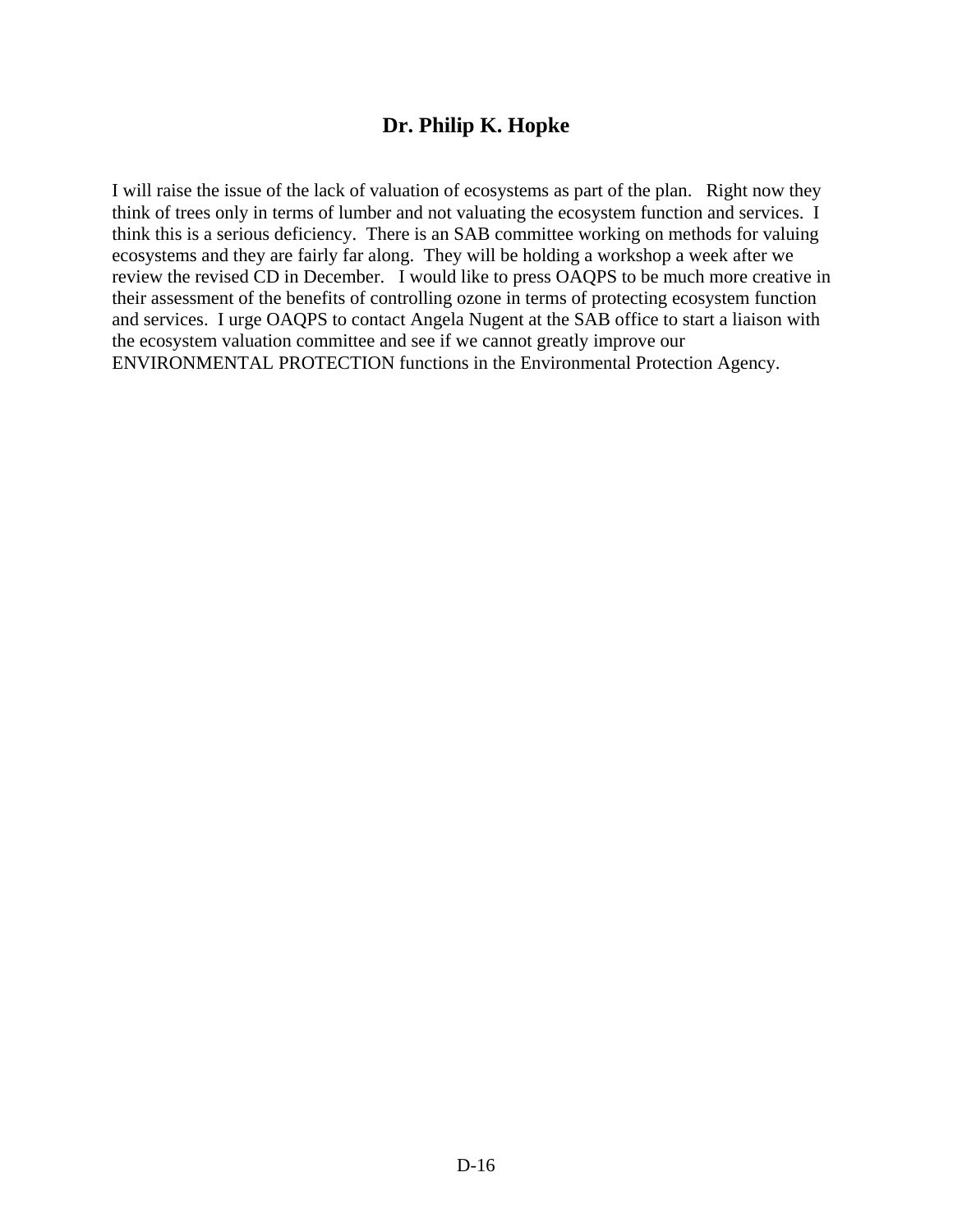# **Dr. Michael T. Kleinman**

### **Comments on "Draft Environmental Assessment Plan: Scope and Methods for Exposure, Risk and Benefits Assessment."**

Michael Kleinman Department of Community and Environmental Medicine University of California, Irvine

Overall this plan addresses many of the key points raised by the last assessment. Below I address some comments in response to the charge questions provided.

- 1. Comments on major components of plan (Fig. 1.) Could the plan more clearly articulate an assessment of uncertainties, at least in general terms? A more specific plan could be helpful in any decision-making later.
- 2. Use of interpolated monitored data to create NOES This seems like a valid approach. Are there any data sets that would be amenable to use as test data to examine the efficacy of the approach in at least a limited setting? Would the data collected in Alpine CA be useable as test site data? The report should stress improvements of this approach to the potential exposure surface (PES) approach used in the previous analysis.
- 3. Comparison of OTC to FACE What is the scheduled availability of the SOYFACE data? If it is not available it would be useful to include a backup set of non-US data that could be used, along with a discussion of pros- and cons of using the non-US data.
- 4. The use of FIA data Assessing  $O_3$  effects on vegetation in natural settings using the FIA database might be compared to an epidemiological study. The approach could be subject to various confounding effects from various factors (e.g. meteorology) and co-factors (e.g. plant diseases and insect infestations). There might be recursive influences that should be examined in this respect. If this analysis is to be conducted, a comprehensive, *a priori*, approach to identifying potential confounders and controlling for them would be very helpful.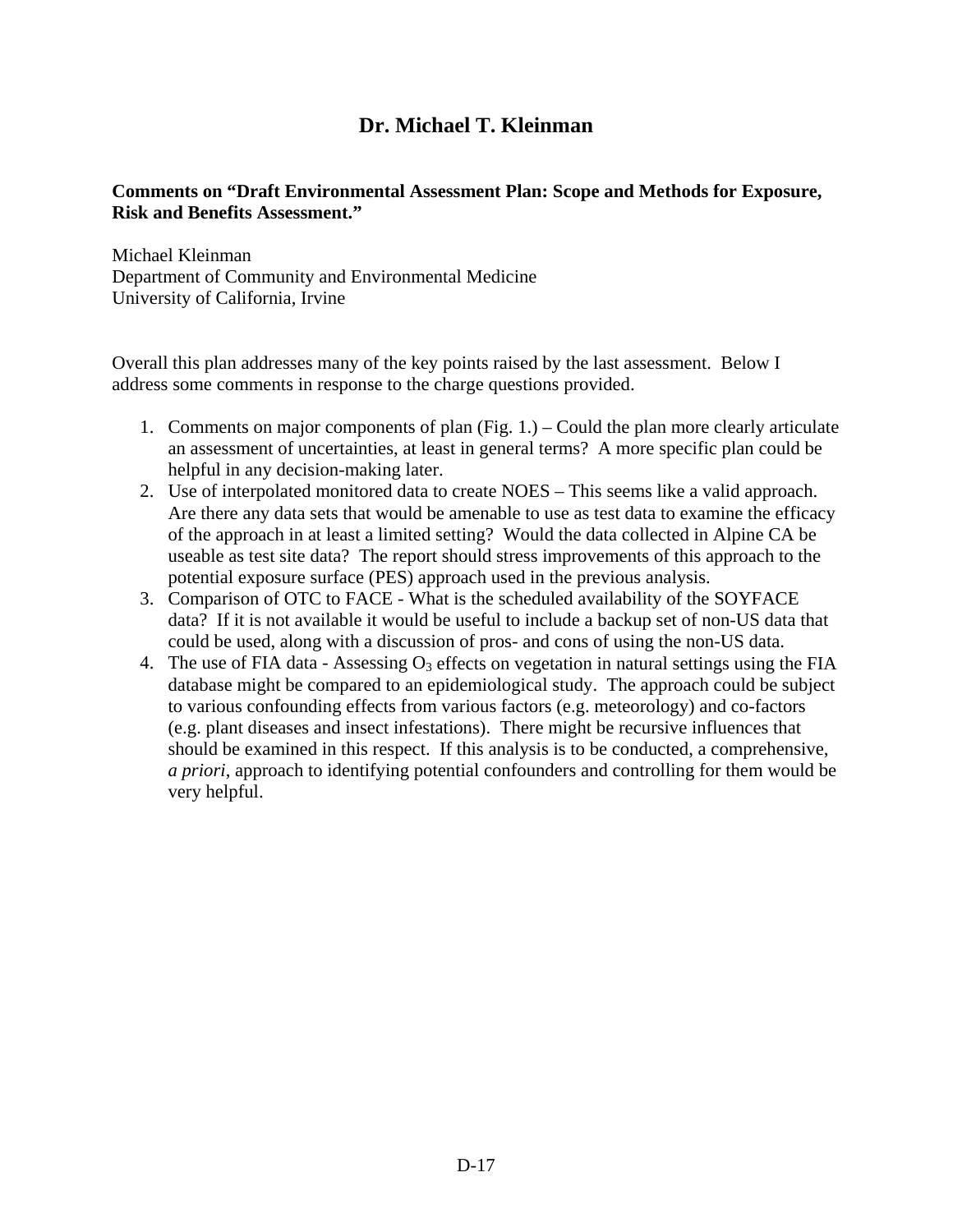# **Dr. Allan Legge**

#### **REVIEW COMMENTS: Allan H. Legge**

#### Ozone Environmental Assessment Plan: Scope and Methods for Exposure, Risk and Benefits Assessment (Draft, August, 2005) Prepared by: Office of Air Quality Planning and Standards U.S. Environmental Protection Agency Research Triangle Park, North Carolina

#### Overall Comments:

The Staff at OAQPS are to be commended for trying to put together an ozone environmental assessment plan. Unfortunately, the 'draft' document makes it clear that there has been little change in scientific knowledge and understanding of the effects of ozone on plants since the last review of the ozone air quality standard. As a result, it is proposed by OAQPS that the current 'Ozone Environmental Assessment Plan' again use agricultural crop growth and yield data obtained from the NCLAN Program (National Crop Loss Assessment Network Program) and tree seedling biomass data obtained from the research conducted by the National Health and Environmental Effects Research Laboratory-Western Ecology Division (NHEERL-WED) using the open-top chamber (OTC) ozone exposure methodology. The fundamental problem with this approach is that essentially the same scientific uncertainties which were evident in the biological data during the last review are still evident today.

This does not mean to suggest that the experimental data produced using OTCs by the NCLAN Program and NHEERL-WED were not good science but rather that the extrapolation of these data and the resulting concentration-response (C-R) functions to plant response in the ambient environment is still highly uncertain. It is also highly questionable to suggest that ozone exposure in the ambient environment can be used as a surrogate for plant uptake. This assumption, however, is fundamental to the proposed growing season exposure indices to be used in the 'draft plan' such as SUM06 or AOT06. At the very least, one would need to convert the hourly ozone concentrations at air quality monitoring trailer measurement height to plant height (refer to Grünhage et al. [1999] "The European critical levels for ozone: improving their usage", Environmental Pollution 105: 163-173). That being done, one is still left with the uncertainty of assuming that this modified ozone exposure concentration can be used as a surrogate for ozone plant uptake over the growing season.

NOTE: AOT is defined in the 'draft plan' in the footnote on the bottom of page 3 as "the areas over the threshold". This should read "the accumulated exposure over a threshold".

OAQPS Staff does not seem to appreciate the uncertainties associated with data obtained from OTCs. The 'draft plan' understates this uncertainty in paragraph 1 on page 3 where it is stated that "An evaluation of whether the OTC itself might influence the  $O_3$  exposure-plant response relationship found no results to suggest a difference in plant response to  $O_3$  when grown in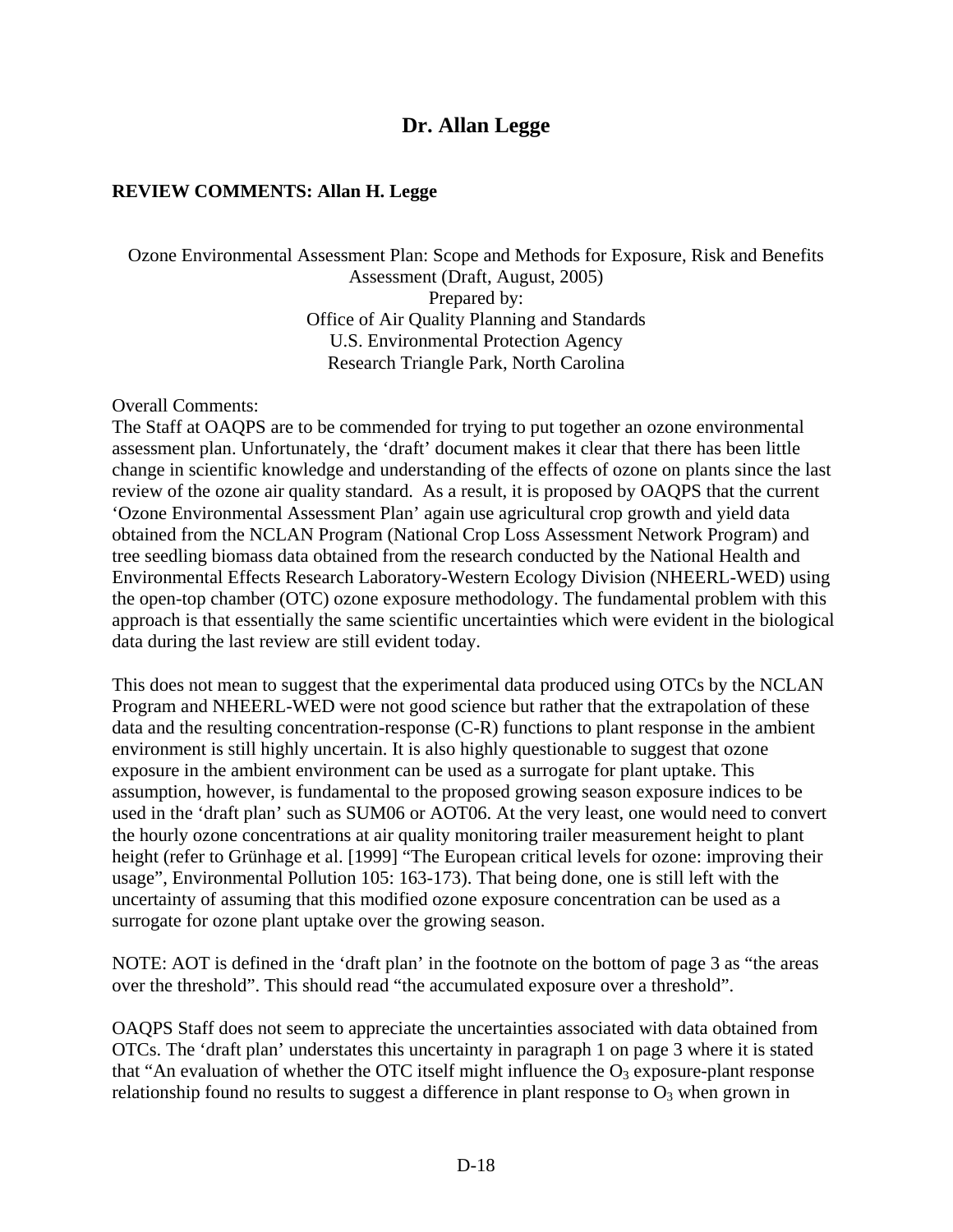chambered and non-chambered plots (Heagle et al., 1988)." The same Heagle et al. (1988) reference, however, states the following on page 174 in paragraph 2 in Section 7.5 Research Needs: " Open-top chambers cause major changes in wind velocity, light profile, air velocity profiles, and  $O_3$  concentration-fluctuation compared to ambient. Chambers can affect plant growth and yield. Thus there is a lingering question as to whether plant response to  $O_3$  in opentop chambers is similar to that in commercial fields."

It is noted in the 'draft plan' that during the NCLAN Program that a total of 15 agricultural crop species were evaluated for their growth and yield responses to experimental ozone exposures in OTCs and that these 15 crop plant "species accounted for greater than 85% of the U.S. agricultural acreage planted at that time." While it is recognized that every effort was made during the NCLAN Program from 1980 - 1986 to test the most economically important and most widely grown cultivars within a given region such as the use of nine cultivars of soybean, it is important for OAQPS Staff to be aware that for the majority of the NCLAN crop species tested that only one cultivar was evaluated. Further, since almost 20 years have elapsed since the completion of the NCLAN Program research, one must question the advisability of applying C-R functions based upon the responses of cultivars developed more than 20 years ago. It is highly unlikely that these same crop species cultivars are in use today. Plant breeders have been working on improving growth and yield as well as disease resistance during the intervening years. It is also highly likely that the sensitivity of the modified cultivars to ozone uptake will have changed over time. The use of the term 'NCLAN To carry out an assessment today, one would need to have a more current measure of the ozone uptake responses of the most economically important crop species and most widely grown cultivars. The problem facing OAQPS, however, is that these data are not available. The reason these as well as other plant response data are not available today is that the research funding which was required to obtain these data was not made available by the EPA after the 1996 scientific review of the ozone standard as recommended. The research funding that was available during this time period was directed at issues related to 'particulate matter'. This was most unfortunate.

Specific Comments Selected 'Charge Questions':

Consideration should be give to the use of the available passive ozone monitoring data and the foliar injury surveys which have been carried out by the park service.

The idea of creating a National Ozone Exposure Surface (NOES) using interpolated data has merit. One of the important uncertainties will be the adequacy in the number of the rural/remote air quality monitoring stations. This was a major problem during the last review of the ozone standard. The extent to which the air quality models better address this problem must be clearly evaluated.

There is merit in comparing the output from the OTC exposure methodology with the 'free air' exposure methodology such as ASPEN FACE and SOY FACE. Each of these exposure methodologies have their advantages and disadvantages and resulting uncertainties. It is vital that these be clearly understood before any conclusions are drawn.

The use and continued reliance by OAQPS Staff on the OTC C-R functions derived from the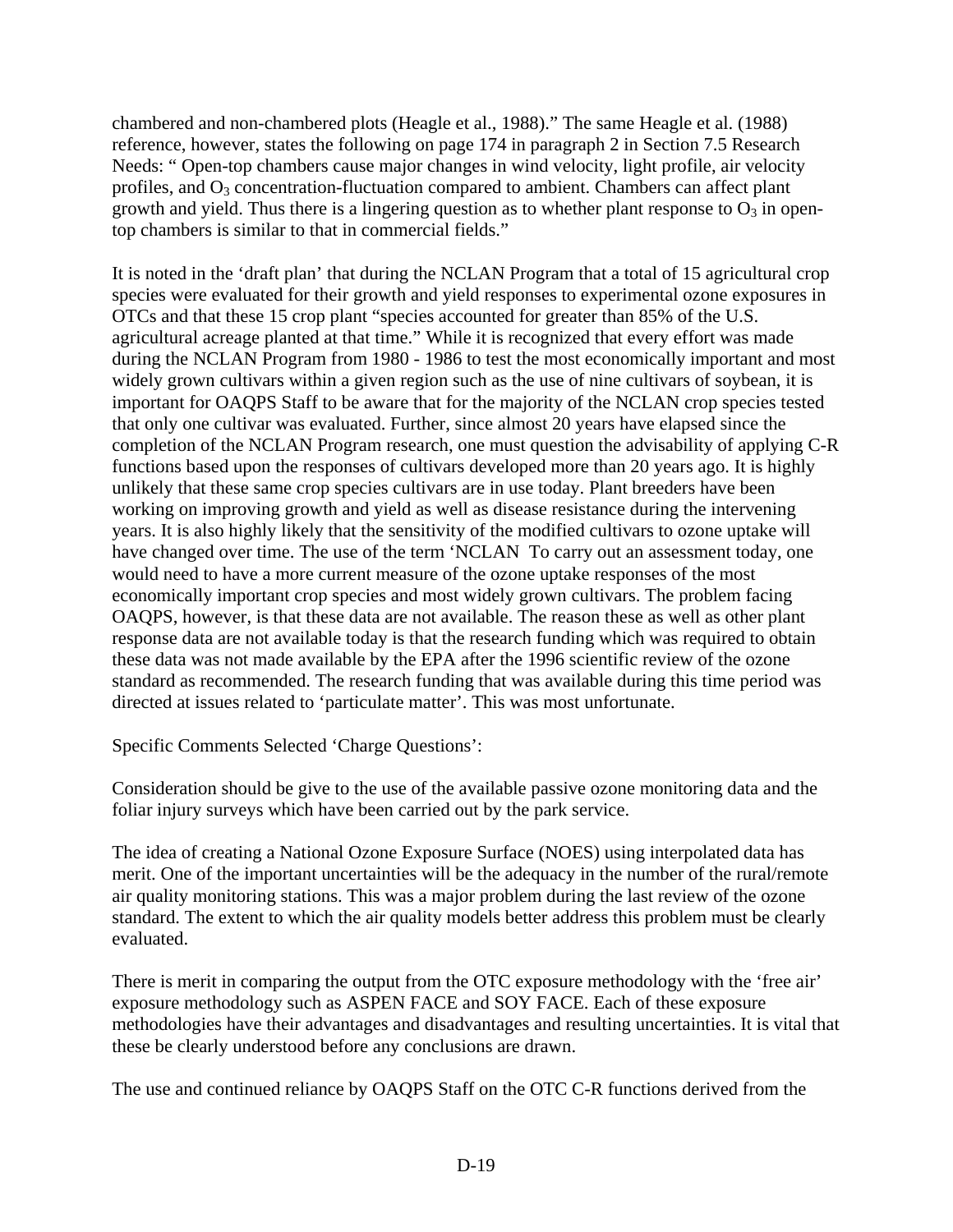NCLAN Program is not recommended. One important reason is that the cultivars on which the C-R functions are based are no longer in use.

The use and continued reliance by OAQPS Staff on the OTC C-R functions derived from NHEERL-WED research is not recommended. This work was done with tree seedlings in pots. Further, there is still much debate in the scientific community about the responses a seedlings and mature tree being different.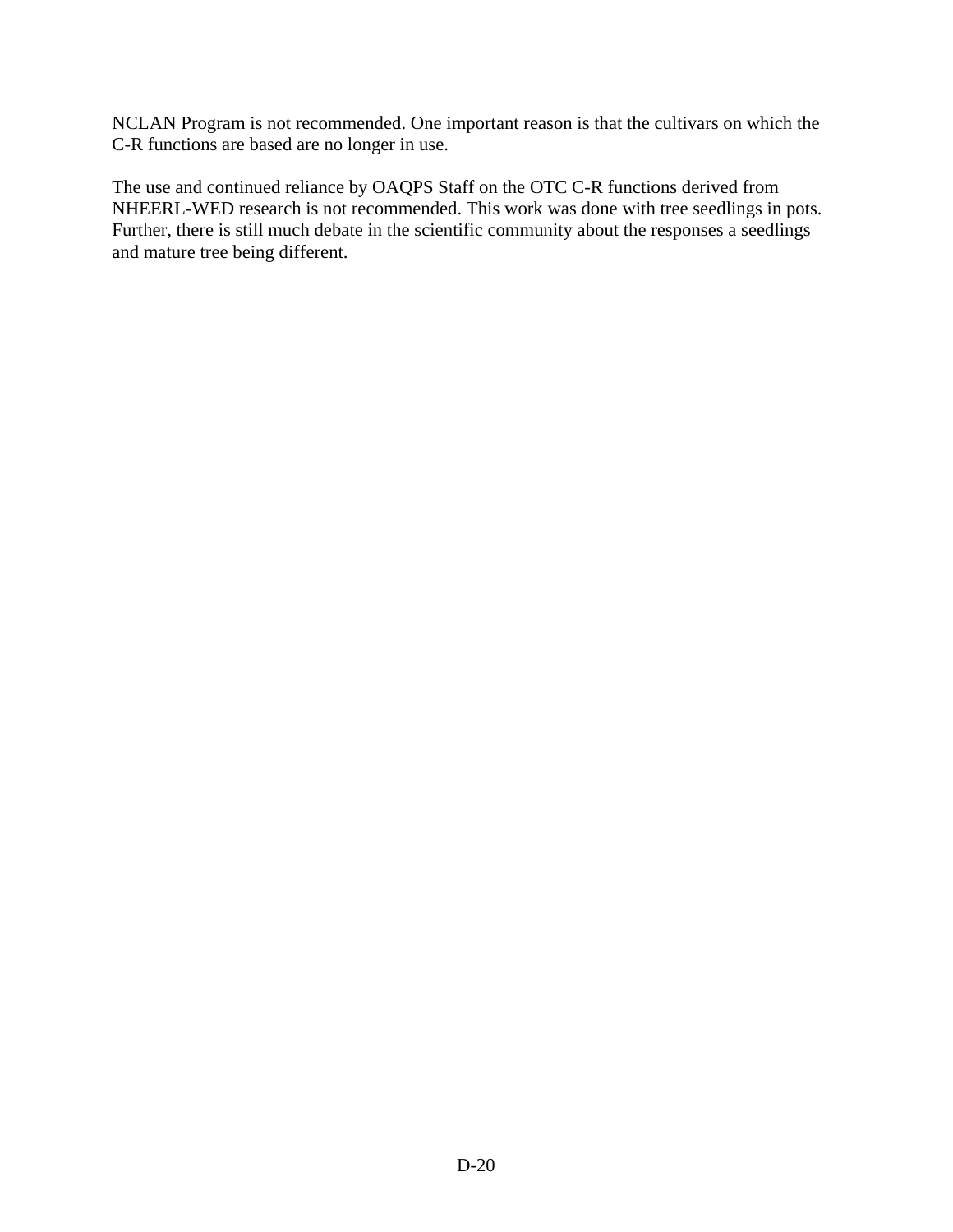# **Dr. Frederick J. Miller**

#### **Consultation on Draft Ozone Environmental Assessment Plan (Teleconference October 3, 2005) Comments of Dr. Fred J. Miller October 4, 2005**

Overall, the draft environmental assessment plan developed by OAQPS staff contains all of the key elements. This is a situation, however, where 'the devil is in the details". In that regard, other CASAC panel members are in a better position to provide feedback. There are, however, some general comments that pertain to the document. These are:

- There are a number of models that will be used by OAQPS in the vegetation and tree biomass analyses. Examining the reference list, one is left with the impression that many of these models have not been published in the peer reviewed literature. To the extent that they have been so published, the assessment plan should note this. Results from peer reviewed models carry a far greater weight than those that arise from non peer reviewed models because the assumptions, governing equations, etc. are usually spelled out and defended in peer reviewed modeling publications. Book chapters are not considered as peer reviewed publications. Thus, reference to the Taylor et al chapter as representing a peer reviewed model is incorrect.
- Given staff conclude that there is little new information since the 1996 Ozone Criteria Document review, careful attention should be placed on evaluating the desirability and usefulness of completing all of the analyses referred to in the draft assessment plan. Resources are limited and the analyses to be conducted should be prioritized.
- Many of the proposed analyses will utilize results from fixed site monitors that measure ozone concentrations at a height different than the height at which a particular crop plant is exposed. Independent of the indicator variable (SUM06, W126, AOT06, etc.), a defensible method must be established by which the monitored values can be adjusted or extrapolated to estimates of the ozone concentration the plants are most likely to have seen. Without this correction, there will almost certainly always be an overestimation of the economic benefits from further reductions in ozone levels.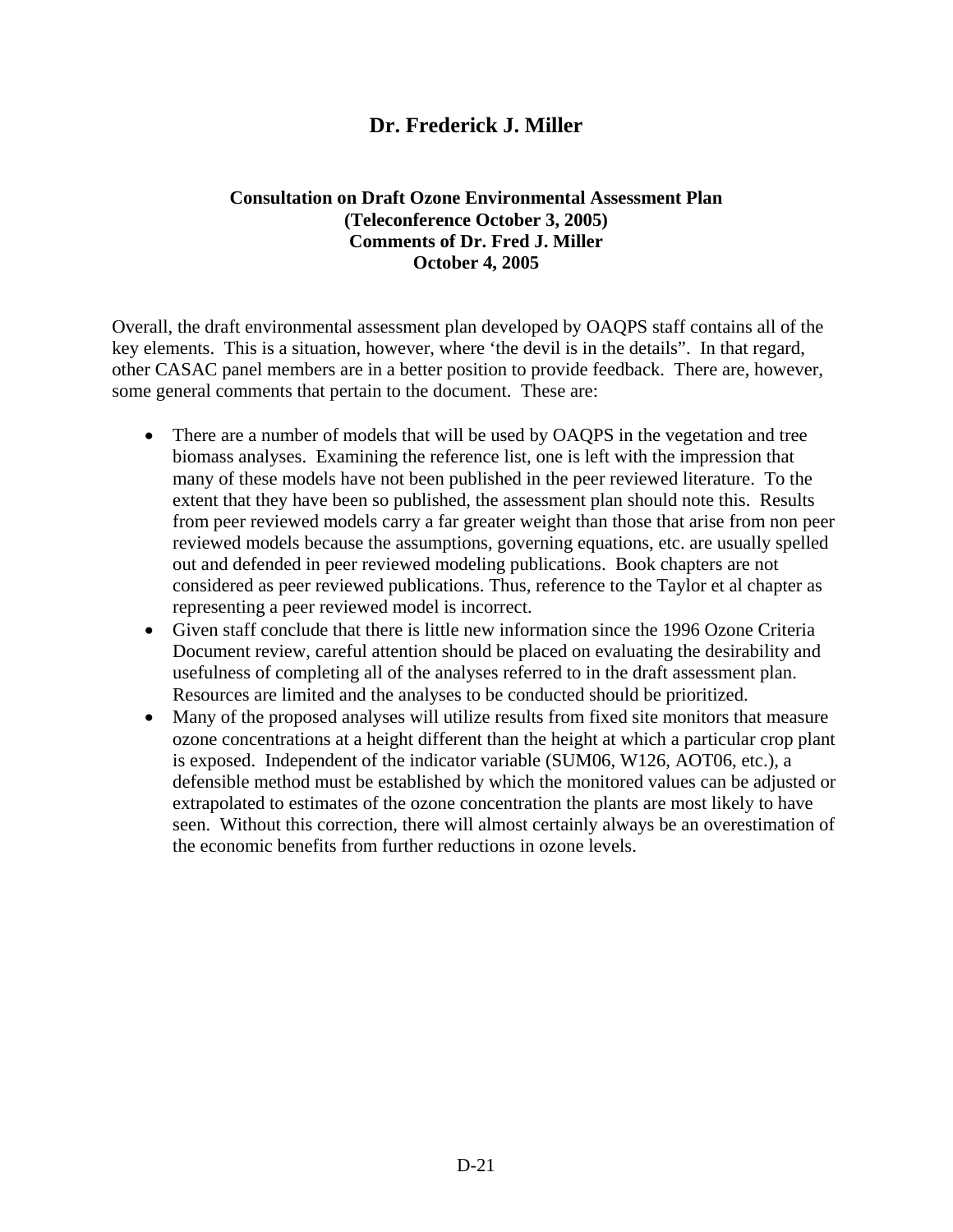# **Dr. Maria Morandi**

#### **Consultation on Draft Ozone Environmental Assessment Plan (Teleconference October 3, 2005) Comments of Dr. Maria T. Morandi October 10, 2005**

My impression after reading the Draft Plan –confirmed during the teleconference discussions of October 3 – is that there have not been sufficient additional and significant research findings to provide appreciable reductions in uncertainties since the 1996 assessment. Consequently, and as other members of the panel indicated, the Agency needs to consider carefully if the time and human resources needed to undertake the work proposed in the Draft Plan are warranted by the likelihood of very modest, if any, improvements over the last assessment.

Data appear to be insufficient across the concentration-effect continuum. Statistics can compensate for some lack of data and less than complete understanding, only up to a point. The overwhelming majority of available ozone concentration data centers in urban environments, with sparse monitoring data in rural areas. It is not apparent that uncertainties in CMAQ estimates of ozone concentrations in remote rural areas are known or can be evaluated (since there are few monitors in such areas). The concentration indices proposed for evaluation of plant effects have been driven by human health concerns and these metrics may or may not be appropriate for vegetation effects. Research for relating concentration at various heights to exposure at the point of contact with vegetation appears to be scarce and too limited for the breath of potentially affected cultivars. The relationship between exposure (i.e., concentration at the point of contact as defined for human exposure) and biologically-relevant uptake for the variety of vegetation likely to be affected under the breath of environmental conditions that can alter the uptake and/or the effect is not sufficiently known. Information on the effects themselves at various concentrations is also less than the minimally necessary. In addition, experimental approaches used to collect some of these data may have introduced biases so that findings cannot be applied directly to the natural environment. In my opinion, these limitations are hard to overcome without additional information. The outcomes from the new assessment will nor be robust from a scientific standpoint and thus will not afford a reliable instrument for policy makers.

At this time, engaging in this assessment appears not to be a fruitful endeavor. Instead, time and personnel resources could be redirected to formulate a prioritized list of critical uncertainties and data gaps, and a plan to meet those critical needs so that the next ecological assessment clearly represents an improvement over the prior one.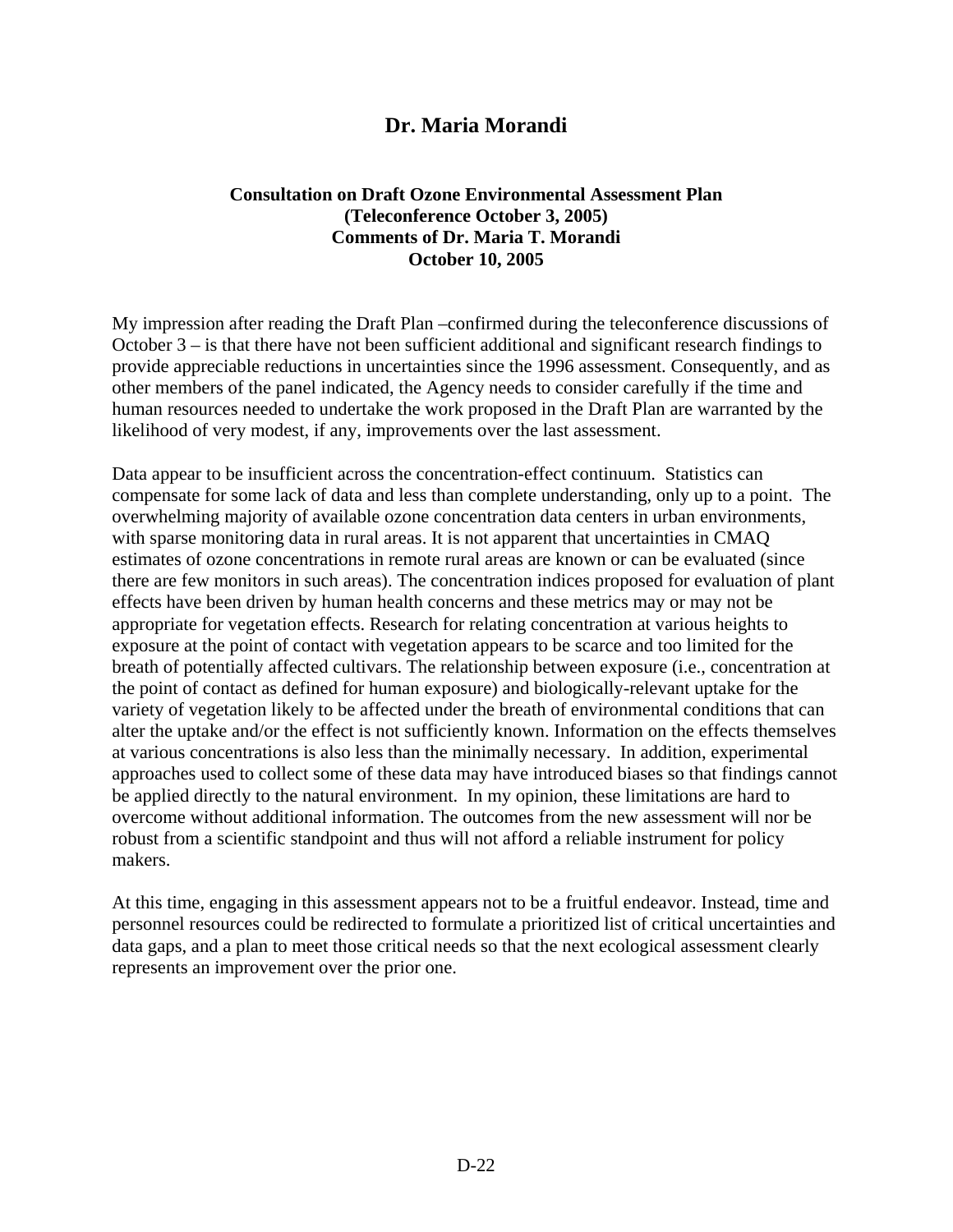# **Dr. James Ultman**

#### **Consultation on Draft Ozone Environmental Assessment Plan (Teleconference October 3, 2005) Comments of James Ultman October 11, 2005**

The Draft Ozone Environmental Assessment Plan lays the groundwork and provides many of the details for providing a sound, scientifically-based risk assessment. As I understand it, the conceptual approach and indeed many of the specifics of the proposed assessment follow closely from the assessment that was described in the previous staff paper in 1996. The newest aspect of the plan appears to be the National Air Quality portion of the plan, where the CMAQ model will be used in conjunction with spatial interpolation with the BenMAP model in order to obtain a surface map of ozone concentrations. I commend staff on the construction of the workable framework presented in figure 1. However, given the fact that key information, including data as well as model validations, has not been peer-reviewed or may not be available at all, I question the wisdom of using this framework at the present time to update the risk assessment presented in the 1996 review.

As other panelists have also mentioned, I urge staff to use the current assessment process to provide information on two important points that will improve future assessments of crop and vegetation damage: 1) the uncertainties and limitations in each stage of the assessment and their effects on the overall predictions of the process should be described and, as much as possible, quantified; and 2) critical gaps in research should be identified.

There are two items that I find are particularly problematic about the current plan. The first is the "quadratic rollback" method used to extrapolate "as is" to "what if" air quality. This approach is neither explained nor justified in the assessment plan. Second, the use of ozone concentration monitored at or extrapolated to values that actually occur well above the level of the vegetation itself. Some attempt should be made at correcting for this effect.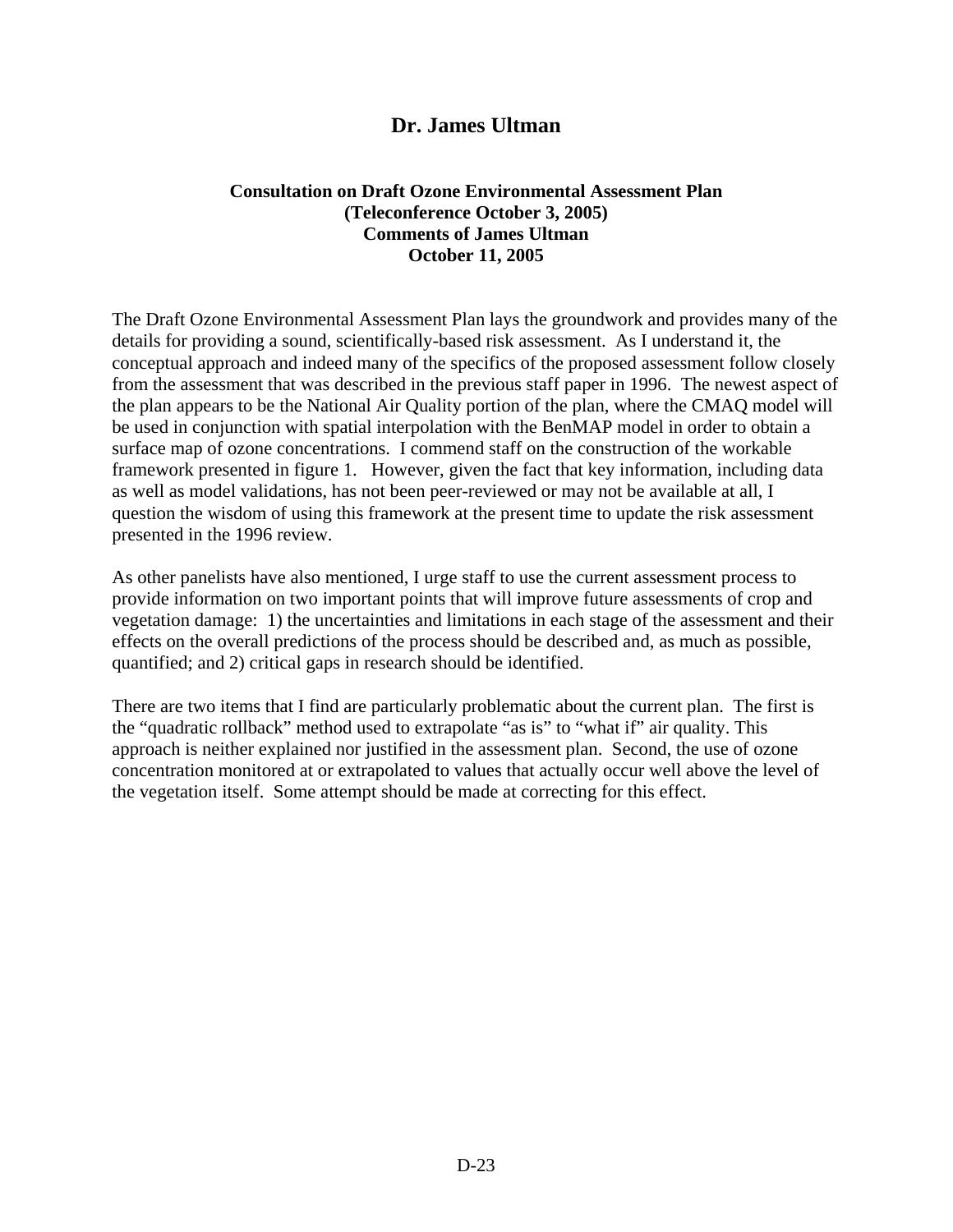# **Dr. James Zidek**

# **Comments on "Draft Ozone Environmental Assessment Plan" Prepared by Jim Zidek September 29, 2005**

#### **National Air Quality Analysis**

### **Q1.**

- **Data Quality.** It is not clear to what extent existing ozone monitoring networks provide an unbiased picture of the ozone field given their primary role of detecting non-compliance with standards. Thus data from some network sites may well overestimate overall ozone concentrations.
- **CMAQ vs. the Ozone Field.** CMAQ outputs predictions on a mesoscale while monitors output measurements of ozone fields on a microscale. Thus there is a fundamental difference between these two outputs and comparing them directly may not be meaningful. As noted by Fuentes and Raftery (2004),

"Statistical assessment is tricky in this case, because the model predictions and the observations do not refer to the same spatial locations, and indeed are on different spatial scales. The fact that they are on different spatial scales is called the 'change of support' problem."

• Comparison of the outputs have in fact been made according to the EPA's web page for CMAQ that states:

"Initial results from the test simulations indicated that the new version of the CMAQ model reproduced patterns of major pollutants during this time period reasonably well."

This assessment seems more optimistic than that of Fuentes and Raftery (2004) who find CMAQ outputs for  $SO<sub>2</sub>$  at least to be both additively and multiplicatively biased relative to CASTNET monitoring data. In fact they find the additive bias to be a polynomial function of location co-ordinates while the constant multiplicative bias is 0.5 plus or minus 0.5. Roughly speaking the latter means the CMAQ outputs underestimate the true point  $SO<sub>2</sub>$  values. For hourly  $O_3$  concentrations I, in unpublished work with a PhD student, found similar biases in MAQSIP model outputs relative to AIRS data, with MAQSIP tending to overestimate point concentration values during the day and underestimating them during the night. The use of block kriging, one of the options in BenMAP, would help to align the supports but that leads to other technical challenges described below.

4<sup>th</sup> highest average, not the ozone field itself that are relevant. Moreover, it proposes (p 12) to • The Plan rightly recognizes that in standards setting the spatial fields for various indices like "characterize" monitoring and CMAQ outputs in terms of these indices. However the Plan gives no indication of how this is to be done. In fact, some very challenging issues will arise.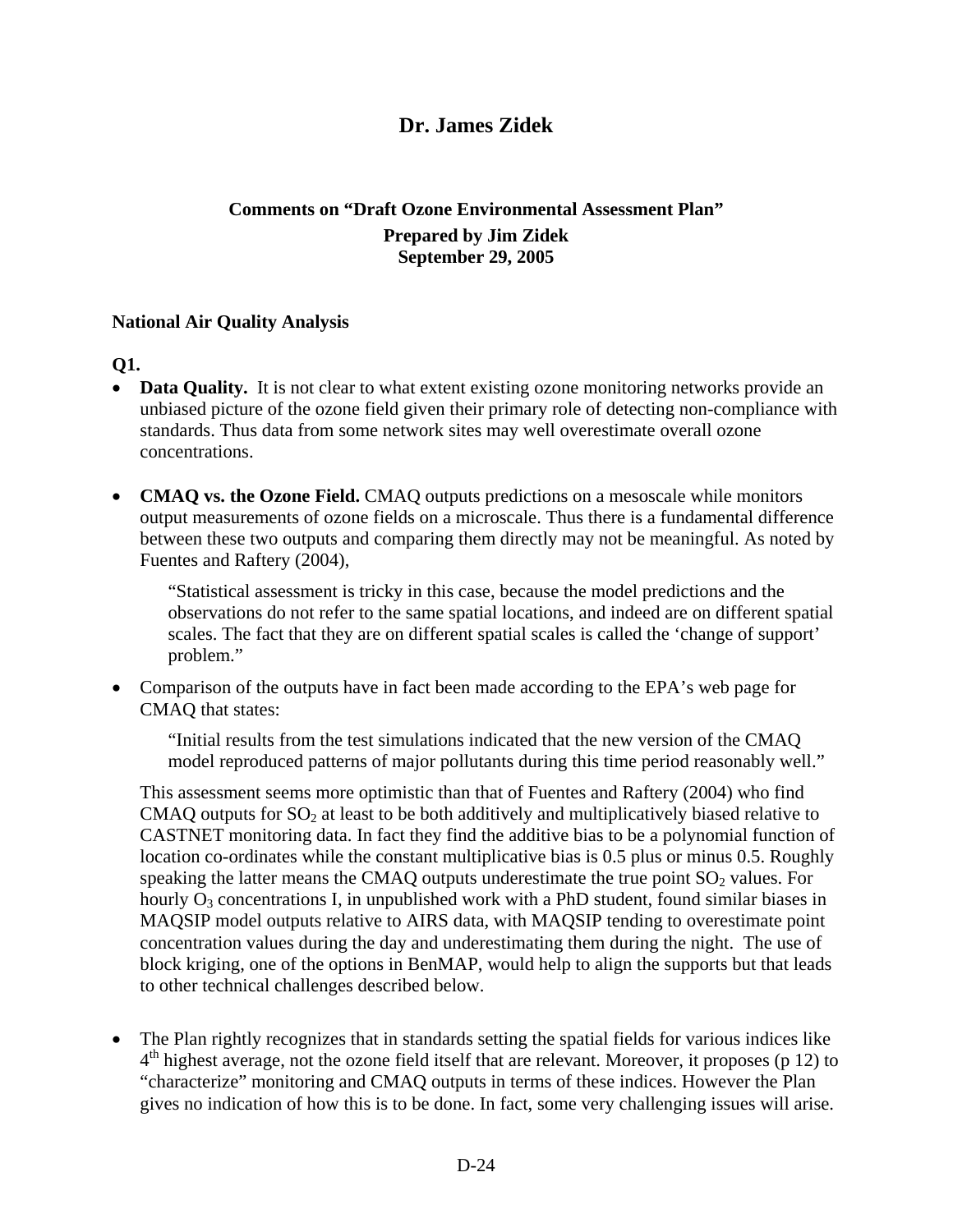For one thing, intersite correlations between site pairs will likely decline, in some cases a great deal in passing from the hourly ozone field to the index field. That could mean far greater reliance on CMAQ outputs than would be anticipated by looking at the hourly ozone concentration field itself.

- For another the probability distribution of these indices will be much further from Gaussian or even the multivariate t than the hourly ozone concentration field itself (which needs to be square root transformed to get a symmetric distribution). Yet such a distributional assumption must be met to justify the proposed use of kriging as a linear prediction methodology. A logarithmic transformation might well make that assumption hold at least approximately. However new challenges then arise in block kriging since the logarithm, a nonlinear transformation cannot be passed through the surface integral used to construct the "block" that would make the support of the process line up with the CMAQ output.
- A further difficulty with kriging arises from its assumption of an isotropic covariance field. This difficulty might be partially addressed by partitioning the USA into homogeneous subregions and interpolating the processes separately within each region. However, some difficulties will likely remain since things like topography can sometimes make the intersite correlation between two distant sites larger than that between two nearby sites in the same regions. The failure of the assumed covariance model will not likely affect point estimates so much as it will their predictive intervals: 95% predictive intervals may well cover far less than 95% of the predicted values. [This and other issues have been addressed in research over the last few years but the Plan makes no reference to such work.] In any case, spatial predictors under consideration should be "road tested" say by cross validation before they are implemented.
- Kriging assumes the covariance to be known when the optimal spatial predictor is found. Subsequently, that covariance is estimated to get round that assumption but the additional uncertainty thereby introduced is ignored. That can lead to serious undercoverage of the 95% and the other predictive intervals, thereby giving a misleadingly favorable impression of the predictor's accuracy. Methods have been proposed for correcting that deficiency and these may be seen in Cressie (1993).

### **Crop Exposure, Risk and Economic Benefits Analysis**

**Q1.** This answer to this question depends on how representative of the current population of crops, the sampled responses collected a decade ago might be. That sample was used then to estimate the various sub-population C-R functions. The quality of those estimates would have depended on the representativeness of the sample. That in turn would have depended on such things as the variability within regions and between regions. I would have thought that the population would have evolved since then and wonder how good the C-R estimate would be for today's population, concern about its previous quality notwithstanding. A similar comment could be made about the relevance of the original survey of trees.

**Q3.** How were/are comparisons of the sampling methods made? Certainly these different experiment approaches (FACE etc) would yield responses with different characteristics. A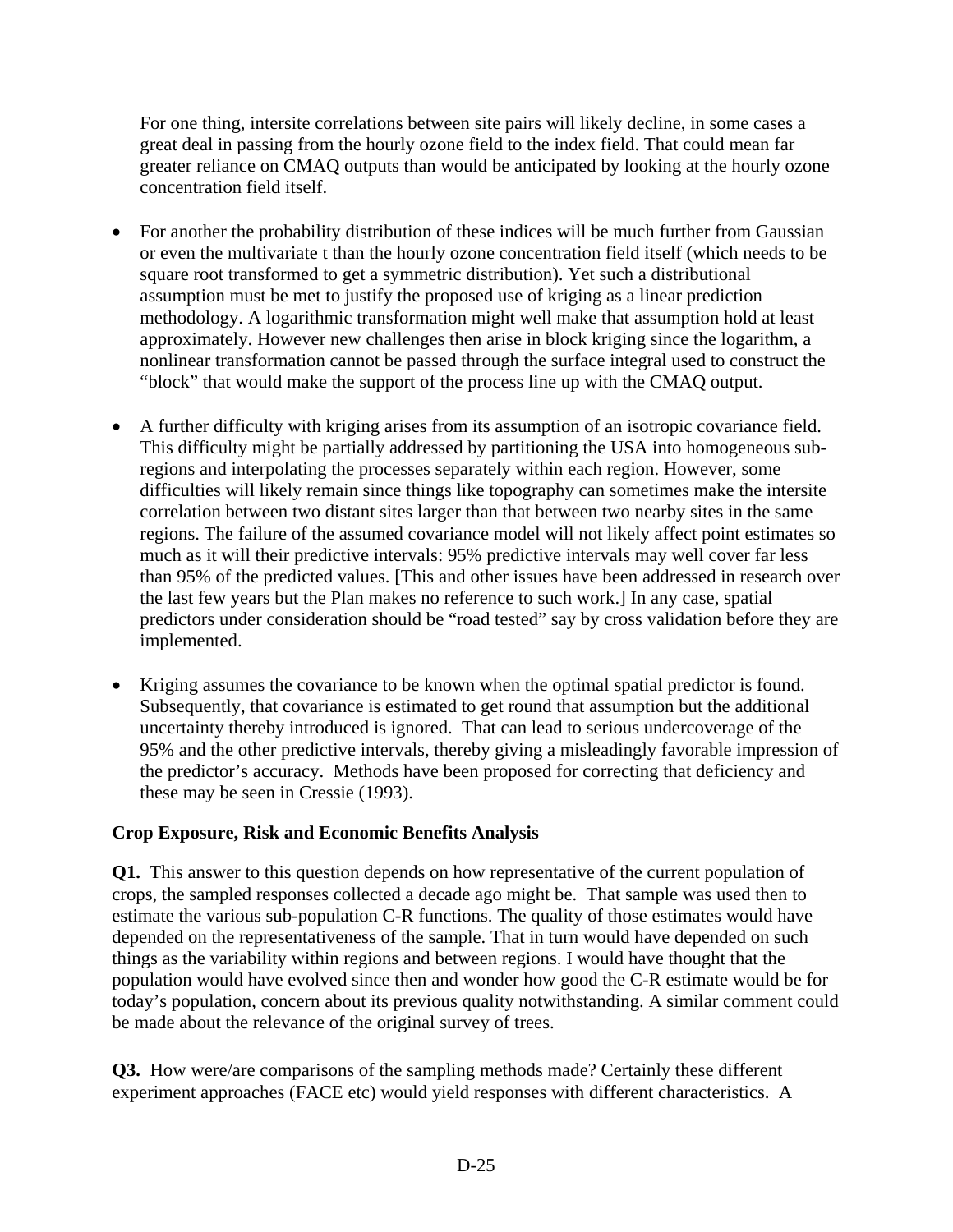sufficiently large sample would lead to the rejection of the hypothesis of no difference, an unduly small one to non-rejection. The issue that needs addressing concerns the degree of the differences in the populations of responses that would matter for regulatory/scientific purposes. If there are significant differences among the possible response populations, which one would most closely resemble what would actually occur under non-experimental conditions? (This issue also relates to Sections 4.5 and 5.5.)

# **References:**

Cressie N (1993). *Statistics for spatial data.* New York: Wiley.

Fuentes, M and Raftery, AE (2005). Model evaluation and spatial interpolation by Bayesian combination of observations with outputs from numerical models. *Biometrics*, 61, 36-45.